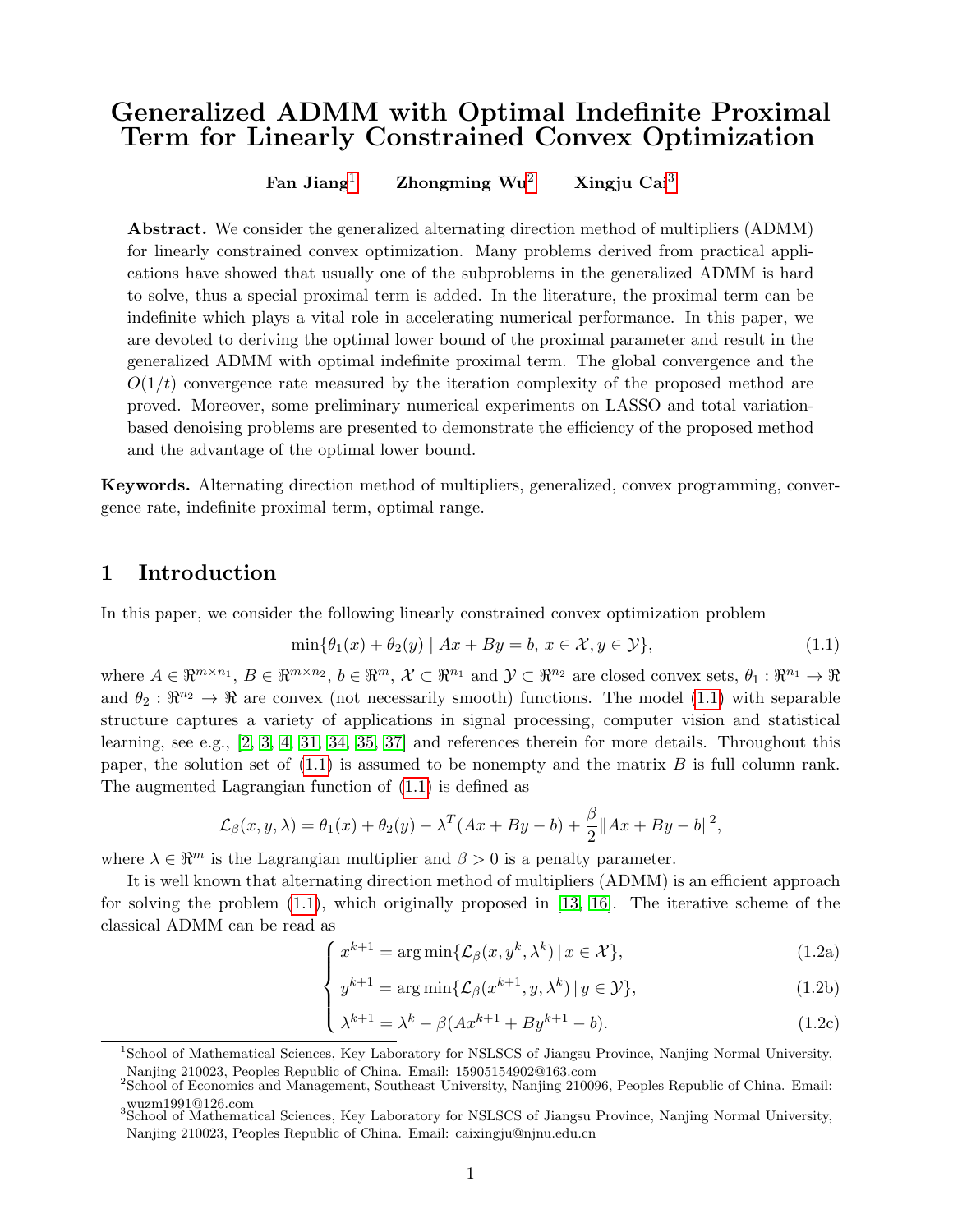This method treats the functions  $\theta_1$  and  $\theta_2$  individually and makes the subproblems easier to solve than the original one [\(1.1\)](#page-0-3). Recently, due to its high efficiency, the ADMM has been applied in a broad spectrum of areas such as signal processing [\[5,](#page-21-3) [6,](#page-21-4) [7\]](#page-21-5), image restoration and denoising [\[12,](#page-21-6) [33\]](#page-22-3), and sparse signal recovery [\[11\]](#page-21-7). We refer to [\[1,](#page-20-2) [9,](#page-21-8) [15,](#page-21-9) [17\]](#page-21-10) for some reviews on ADMM.

In order to further accelerate the numerical performance of the original ADMM [\(1.2\)](#page-0-4), a generalized ADMM which applied an acceleration scheme in y-subproblem  $(1.2b)$  was proposed in [\[8\]](#page-21-11) and extensively studied in [\[8,](#page-21-11) [10,](#page-21-12) [27\]](#page-22-4). The scheme of the generalized ADMM is

$$
\int x^{k+1} = \arg\min \{ \theta_1(x) - x^T A^T \lambda^k + \frac{\beta}{2} \| Ax + By^k - b \|^2 \, | \, x \in \mathcal{X} \},\tag{1.3a}
$$

$$
y^{k+1} = \arg\min\{\theta_2(y) - y^T B^T \lambda^k + \frac{\beta}{2} \|\left[\alpha A x^{k+1} - (1 - \alpha)(B y^k - b)\right] + B y - b\|^2 | y \in \mathcal{Y}\},\tag{1.3b}
$$

$$
\begin{cases}\n\lambda^{k+1} = \lambda^k - \beta \{ [\alpha A x^{k+1} - (1 - \alpha)(By^k - b)] + By^{k+1} - b \},\n\end{cases}
$$
\n(1.3c)

where the parameter  $\alpha \in (0,2)$  is a relaxation factor. Apparently, the generalized ADMM [\(1.3\)](#page-1-0) reduces to the original ADMM [\(1.2\)](#page-0-4) when  $\alpha = 1$ . The generalized ADMM inherits the whole advantages of the original ADMM and usually performs better in numerical experiments with some values  $\alpha \in (1,2)$ , see e.g., [\[8,](#page-21-11) [10\]](#page-21-12). Indeed, the scheme  $(1.3)$  is equivalent to

<span id="page-1-0"></span>
$$
\begin{cases}\nx^{k+1} = \arg\min\{\theta_1(x) - x^T A^T \lambda^k + \frac{\beta}{2} \|Ax + By^k - b\|^2 \, | \, x \in \mathcal{X}\}, \\
\lambda^{k+\frac{1}{2}} = \lambda^k - r\beta(Ax^{k+1} + By^k - b),\n\end{cases} \tag{1.4a}
$$

<span id="page-1-1"></span>
$$
\lambda^{k + \frac{1}{2}} = \lambda^k - r\beta(Ax^{k+1} + By^k - b),\tag{1.4b}
$$

$$
y^{k+1} = \arg\min\{\theta_2(y) - y^T B^T \lambda^{k+\frac{1}{2}} + \frac{\beta}{2} \|Ax^{k+1} + By - b\|^2 | y \in \mathcal{Y}\},\tag{1.4c}
$$

$$
\begin{cases} y^{k+1} = \arg \min \{ \theta_2(y) - y^T B^T \lambda^{k + \frac{1}{2}} + \frac{\beta}{2} \| A x^{k+1} + B y - b \|^2 | y \in \mathcal{Y} \}, \\ \lambda^{k+1} = \lambda^{k + \frac{1}{2}} - \beta (A x^{k+1} + B y^{k+1} - b), \end{cases} (1.4d)
$$

where  $r = \alpha - 1$ .

However, the efficiency of the generalized ADMM [\(1.4\)](#page-1-1) largely relies on the solving difficulty of the subproblems [\(1.4a\)](#page-1-1) and [\(1.4c\)](#page-1-1). Usually, when applying the generalized ADMM for solving some concrete applications such as low-rank optimization problem [\[36\]](#page-22-5) and the models considered in [\[38\]](#page-23-1), one of the subproblems is relatively easy to solve and the other one is difficult because the corresponding coefficient matrix is somewhat complicated. Therefore, we assume that the subproblem [\(1.4a\)](#page-1-1) is easy to solve throughout this paper. While for another subproblem [\(1.4c\)](#page-1-1), instead of solving itself, a proximal term  $||y - y^k||_D^2$  is added, thus a new scheme is produced as follows

$$
\int x^{k+1} = \arg\min\{\theta_1(x) - x^T A^T \lambda^k + \frac{\beta}{2} \|Ax + By^k - b\|^2 \, | \, x \in \mathcal{X}\},\tag{1.5a}
$$

$$
x^{k+\frac{1}{2}} = \arg \min \{ \theta_1(x) - x^2 A^2 + \frac{1}{2} \| Ax + By^2 - 0 \| ^2 | x \in \mathcal{X} \},
$$
\n(1.5a)  
\n
$$
\lambda^{k+\frac{1}{2}} = \lambda^k - r\beta (Ax^{k+1} + By^k - b),
$$
\n(1.5b)

$$
y^{k+1} = \arg\min\{\theta_2(y) - y^T B^T \lambda^{k+\frac{1}{2}} + \frac{\beta}{2} \|Ax^{k+1} + By - b\|^2 + \frac{1}{2} \|y - y^k\|_D^2 \|y \in \mathcal{Y}\},\tag{1.5c}
$$

$$
\begin{cases} y^{k+1} = \arg \min \{ \theta_2(y) - y^T B^T \lambda^{k + \frac{1}{2}} + \frac{\beta}{2} \| A x^{k+1} + B y - b \|^2 + \frac{1}{2} \| y - y^k \|_D^2 \| y \in \mathcal{Y} \}, \quad (1.5c) \\ \lambda^{k+1} = \lambda^{k + \frac{1}{2}} - \beta (A x^{k+1} + B y^{k+1} - b), \end{cases} (1.5d)
$$

where  $D$  is a positive definite matrix. If we choose a special form of  $D$ , i.e.,

<span id="page-1-3"></span><span id="page-1-2"></span>
$$
D = \rho I - \beta B^T B \quad \text{with} \quad \rho > \beta \| B^T B \|, \tag{1.6}
$$

the subproblem  $(1.5c)$  is the linearized version of  $(1.4c)$ . The solution of  $(1.5c)$  can be obtained via

<span id="page-1-4"></span>
$$
y^{k+1} = \arg\min\{\theta_2(y) + \frac{\rho}{2} \|y - (y^k + q_k)\|^2 | y \in \mathcal{Y}\},\tag{1.7}
$$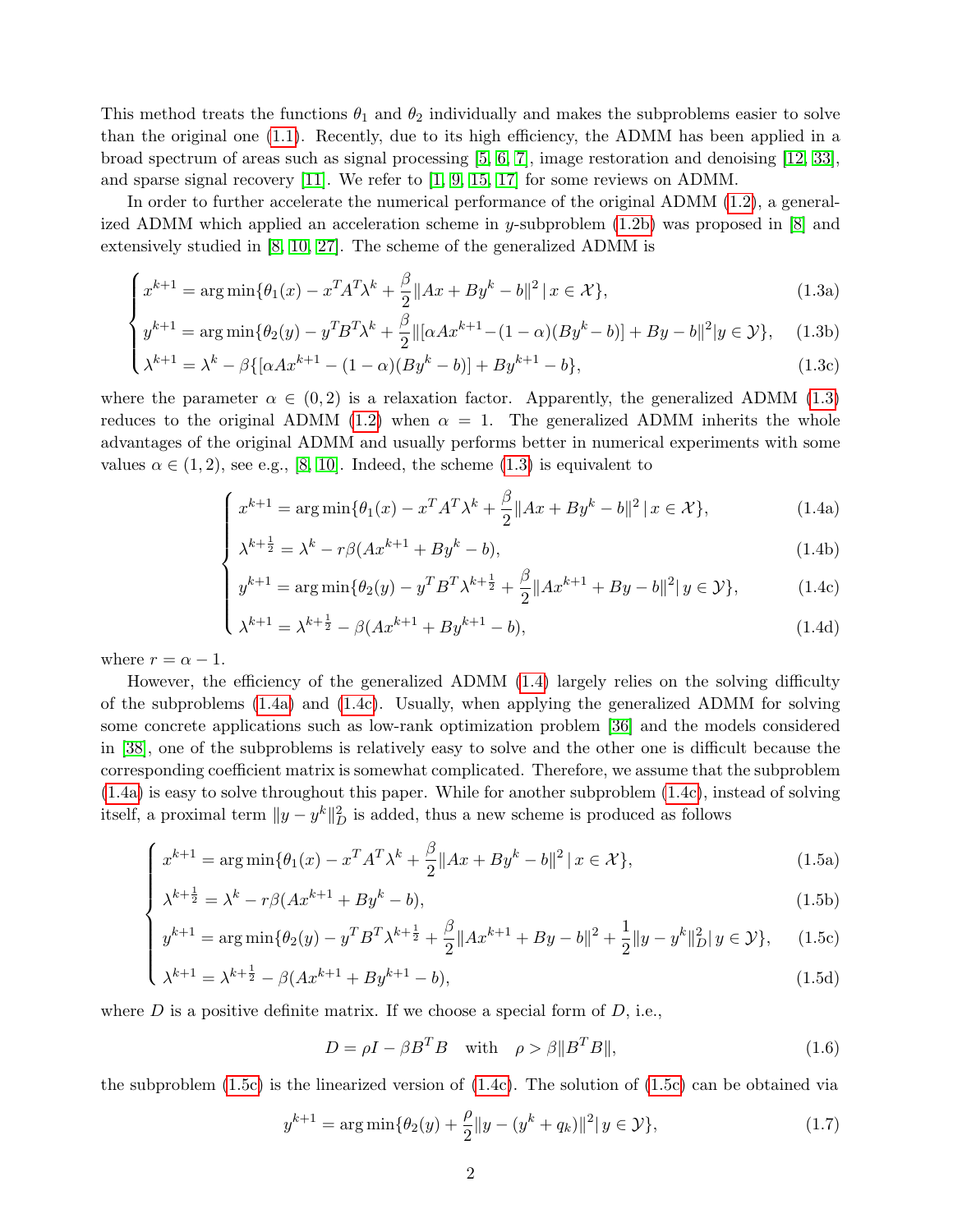where

$$
q_k = \frac{1}{\rho} B^T \left( \lambda^{k + \frac{1}{2}} - \beta (Ax^{k+1} + By^k - b) \right).
$$
 (1.8)

We name  $(1.5)$  with special D defined in  $(1.6)$  proximal generalized ADMM (PG-ADMM for short). Compared with [\(1.4c\)](#page-1-1), the problem [\(1.7\)](#page-1-4) is usually easier to solve if the proximal mapping of  $\theta_2$ , such as the soft-thresholding operator for  $l_1$ -norm minimization [\[35\]](#page-22-2), is easy to evaluate. The PG-ADMM [\(1.5\)](#page-1-2) is similar to the method proposed in [\[10\]](#page-21-12) while they added the proximal term to the x-subproblem.

For the PG-ADMM [\(1.5\)](#page-1-2) and the linearized ADMM in [\[29,](#page-22-6) [30,](#page-22-7) [36\]](#page-22-5), the positive definiteness of the proximal matrix  $D$  plays a central role in ensuring the convergence. However, these methods with small values of  $\rho$  in [\(1.6\)](#page-1-3) or with indefinite proximal term [\[28\]](#page-22-8) are preferred in practical implementation. Along this line, He et al. [\[21,](#page-22-9) [22\]](#page-22-10) proposed the indefinite proximal linearized ADMM (IP-LADMM) which was devoted to shrinking the value of  $\rho$  while still guaranteed the convergence. The method can be read as

<span id="page-2-2"></span>
$$
\int x^{k+1} = \arg\min\{\mathcal{L}_{\beta}(x, y^k, \lambda^k) \, | \, x \in \mathcal{X}\},\tag{1.9a}
$$

$$
\begin{cases}\n y^{k+1} = \arg \min \{ \mathcal{L}_{\beta}(x^{k+1}, y, \lambda^k) + \frac{1}{2} ||y - y^k||_{D_0}^2 \, | \, y \in \mathcal{Y} \},\n \end{cases}\n \tag{1.9b}
$$

$$
\begin{cases} \lambda^{k+1} = \lambda^k - \beta(Ax^{k+1} + By^{k+1} - b). \end{cases}
$$
 (1.9c)

where

<span id="page-2-1"></span><span id="page-2-0"></span>
$$
D_0 = \tau \rho I - \beta B^T B, \quad 0.75 < \tau < 1 \quad \text{and} \quad \rho > \beta \| B^T B \|.
$$
 (1.10)

It is easy to see that the matrix  $D_0$  defined in [\(1.10\)](#page-2-0) is not necessarily positive definite. They also gave a simple counterexample to illustrate that 0.75 is the optimal lower bound of  $\tau$ .

For the PG-ADMM [\(1.5\)](#page-1-2), Gao and Ma [\[14\]](#page-21-13) also relaxed the requirement the positive definiteness of D in [\(1.5c\)](#page-1-2) and proposed the positive-indefinite proximal symmetric ADMM (PID-SADMM)

$$
\int x^{k+1} = \arg\min\{\theta_1(x) - x^T A^T \lambda^k + \frac{\beta}{2} \|Ax + By^k - b\|^2 \, | \, x \in \mathcal{X}\},\tag{1.11a}
$$

$$
\int x^{k+\frac{1}{2}} = \arg \min \{ \theta_1(x) - x^2 A^2 X^2 + \frac{1}{2} \| Ax + By^2 - 0 \| ^2 | x \in \mathcal{X} \},
$$
\n(1.11a)  
\n
$$
\lambda^{k+\frac{1}{2}} = \lambda^k - r\beta(Ax^{k+1} + By^k - b),
$$
\n(1.11b)

$$
\begin{cases} y^{k+1} = \arg \min \{ \theta_2(y) - y^T B^T \lambda^{k + \frac{1}{2}} + \frac{\beta}{2} \| A x^{k+1} + B y - b \|^2 + \frac{1}{2} \| y - y^k \|_{D_0}^2 \| y \in \mathcal{Y} \}, & (1.11c) \\ \lambda^{k+1} = \lambda^{k + \frac{1}{2}} - \beta (A x^{k+1} + B y^{k+1} - b), & (1.11d) \end{cases}
$$

$$
\lambda^{k+1} = \lambda^{k+\frac{1}{2}} - \beta(Ax^{k+1} + By^{k+1} - b),\tag{1.11d}
$$

where

<span id="page-2-3"></span>
$$
D_0 = \tau \rho I - \beta B^T B, \quad \text{with} \quad \rho > \beta \| B^T B \| \quad \text{and} \quad \tau \in \left[ \frac{r^2 - r + 4}{r^2 - 2r + 5}, 1 \right). \tag{1.12}
$$

Note that the proximal matrix  $D_0$  in [\(1.11c\)](#page-2-1) is not necessarily positive definite. When  $r = 0$ , the PID-SADMM reduces to the frame of the IP-LADMM [\(1.9\)](#page-2-2) and  $\tau \in [0.8, 1)$  while the range of  $\tau$  is  $(0.75, 1)$  in [\(1.9\)](#page-2-2). So there is a gap between the optimal lower bound and  $\frac{r^2-r+4}{r^2-2r+1}$  $\frac{r^2-r+4}{r^2-2r+5}$ .

Motivated by the very recent work [\[22\]](#page-22-10), in this paper, we further relax the requirement of the proximal matrix  $D_0$  and focus on finding the optimal lower bound of  $\tau$  in [\(1.12\)](#page-2-3). The main contributions of this paper are presented as follows. We propose an indefinite proximal generalized ADMM  $(IPG-ADMM)$  and prove the global convergence and a worst  $O(1/t)$  convergence rate of the proposed method by specifying a better domain  $\tau \in (\frac{3+r}{4})$  $\frac{+r}{4}$ , 1). Besides, we present an example to show that the proposed method is not necessarily convergent when  $\tau \in (0, \frac{3+r}{4})$  $\frac{+r}{4}$ , which means that the optimal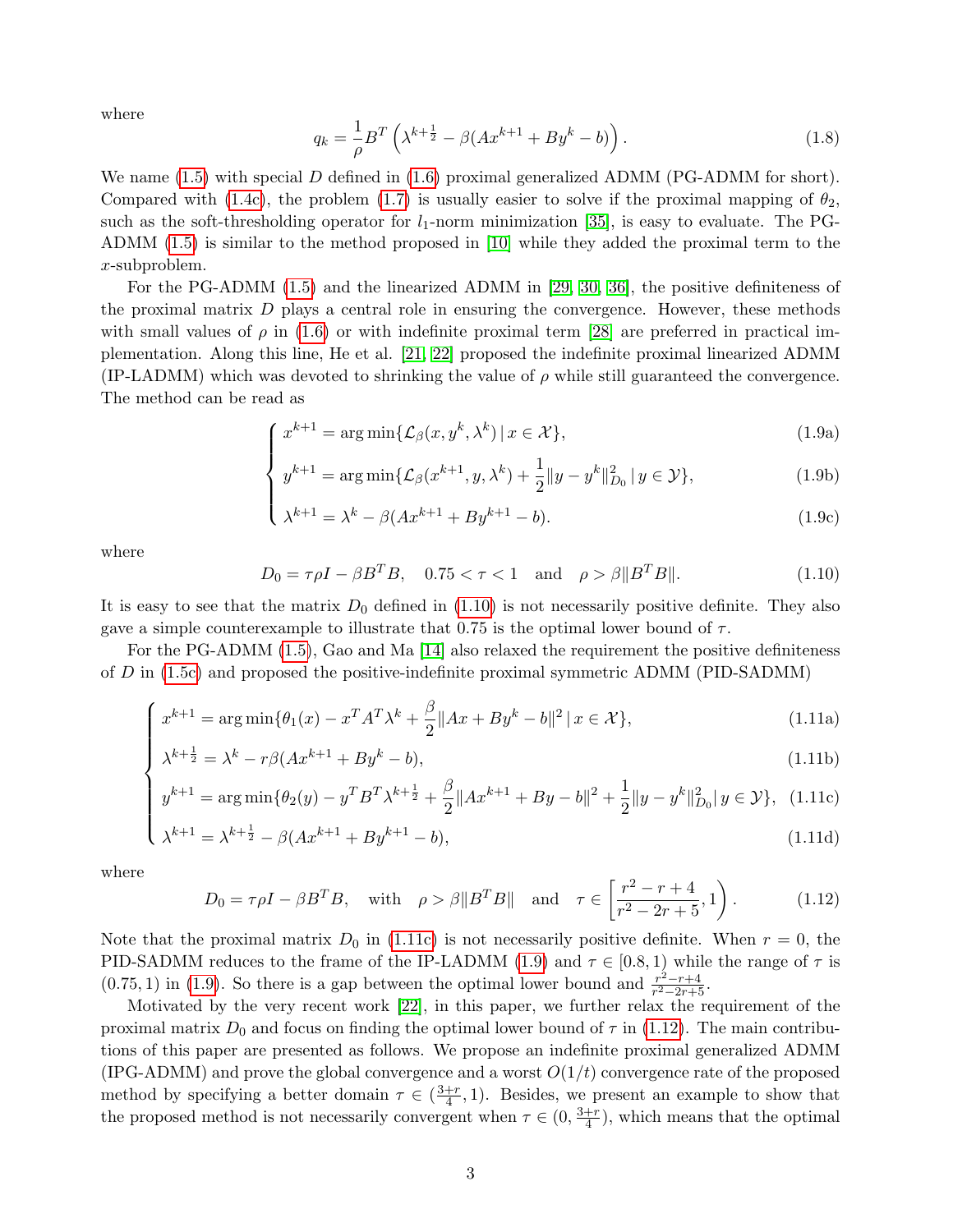lower bound of the parameter  $\tau$  in [\(1.12\)](#page-2-3) should be  $\frac{3+r}{4}$ . We also apply the proposed method to solve the LASSO and total variation denoising problems to illustrate its feasibility and efficiency.

The rest of this paper is organized as follows. In Section [2,](#page-3-0) we summarize some preliminaries that are useful for further analysis. Then, we propose an indefinite proximal generalized ADMM and prove some lemmas for the main convergence analysis in Section [3.](#page-4-0) The global convergence and the  $O(1/t)$  convergence rate are conducted when  $\tau \in (\frac{3+r}{4})$  $\frac{+r}{4}$ , 1) in Section [4.](#page-12-0) In Section [5,](#page-15-0) we give a simple linear programming example to show the optimality of the parameter  $\tau$ . Moreover, some numerical experiments are presented to show the efficiency of the IPG-ADMM in Section [6.](#page-17-0) Finally, we draw some conclusions in Section [7.](#page-19-0)

# <span id="page-3-0"></span>2 Preliminaries

In this section, we provide some preliminaries which are useful in later analysis.

#### 2.1 Basic properties and definitions

In this paper, we use  $\|\cdot\|$  to represent the Euclidean norm. If D is a  $n \times n$  symmetric positive definite matrix and y is a vector in  $\mathbb{R}^n$ , we use the notation  $||y||_D^2$  to denote  $y^T D y$ . Also, we slightly abuse the notation  $||y||_{D_0}^2 := y^T D_0 y$  when  $D_0$  is not positive definite. With a little abuse of notation, the columnwise adhesion of column vectors x, y, and  $\lambda$ , i.e.,  $(x^T, y^T, \lambda^T)^T$ , is often denoted by  $(x, y, \lambda)$ whenever it will not incur any confusion.

We give a simple but useful lemma in the following.

<span id="page-3-3"></span>**Lemma 2.1.** For the vectors  $a, b, c, d$  in  $\mathbb{R}^n$  and a symmetric positive definite matrix  $H \in \mathbb{R}^{n \times n}$ , we have the identity

$$
(a-b)^{T}H(c-d) = \frac{1}{2} \left( \|a-d\|_{H}^{2} - \|a-c\|_{H}^{2} \right) + \frac{1}{2} \left( \|c-b\|_{H}^{2} - \|d-b\|_{H}^{2} \right).
$$

#### 2.2 Variational Inequality Characterization of [\(1.1\)](#page-0-3)

The Lagrangian function of the problem [\(1.1\)](#page-0-3) is

<span id="page-3-1"></span>
$$
\mathcal{L}(x, y, \lambda) = \theta_1(x) + \theta_2(y) - \lambda^T (Ax + By - b), \qquad (2.1)
$$

which is defined on  $\mathcal{X} \times \mathcal{Y} \times \mathbb{R}^m$ . In [\(2.1\)](#page-3-1),  $(x, y)$  and  $\lambda$  are primal and dual variables, respectively. We call  $((x^*,y^*),\lambda^*) \in \mathcal{X} \times \mathcal{Y} \times \mathbb{R}^m$  a saddle point of  $\mathcal{L}(x,y,\lambda)$  if the following inequalities are satisfied:

$$
\mathcal{L}_{\lambda \in \mathbb{R}^m} (x^*, y^*, \lambda) \leq \mathcal{L} (x^*, y^*, \lambda^*) \leq \mathcal{L}_{x \in \mathcal{X}, y \in \mathcal{Y}} (x, y, \lambda^*),
$$

which is equivalent to the following variational inequality system:

<span id="page-3-2"></span>
$$
\begin{cases}\nx^* \in \mathcal{X}, & \theta_1(x) - \theta_1(x^*) + (x - x^*)^T(-A^T\lambda^*) \ge 0, \quad \forall x \in \mathcal{X}, \\
y^* \in \mathcal{Y}, & \theta_2(y) - \theta_2(y^*) + (y - y^*)^T(-B^T\lambda^*) \ge 0, \quad \forall y \in \mathcal{Y}, \\
\lambda^* \in \mathbb{R}^m, & (\lambda - \lambda^*)^T(Ax^* + By^* - b) \ge 0, \quad \forall \lambda \in \mathbb{R}^m.\n\end{cases}
$$
\n(2.2)

This can be written in a compact form:

<span id="page-3-4"></span>
$$
\text{VI}(\Omega, F, \theta) \qquad w^* \in \Omega, \quad \theta(u) - \theta(u^*) + (w - w^*)^T F(w^*) \ge 0, \quad \forall w \in \Omega,
$$
\n
$$
(2.3a)
$$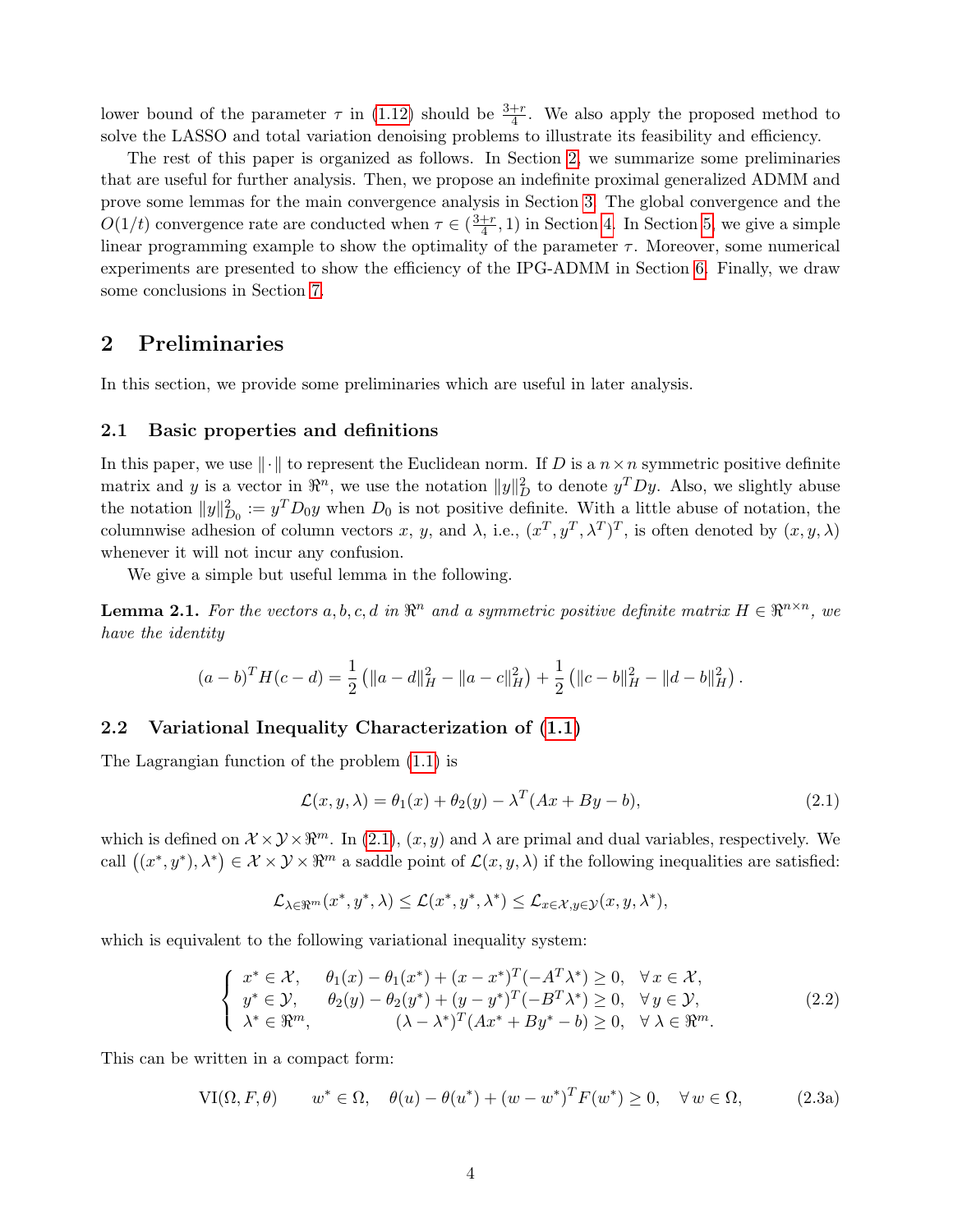where

<span id="page-4-2"></span>
$$
w = \begin{pmatrix} x \\ y \\ \lambda \end{pmatrix}, \quad u = \begin{pmatrix} x \\ y \end{pmatrix}, \qquad F(w) = \begin{pmatrix} -A^T \lambda \\ -B^T \lambda \\ Ax + By - b \end{pmatrix},
$$
  

$$
\theta(u) = \theta_1(x) + \theta_2(y), \qquad \text{and} \qquad \Omega = \mathcal{X} \times \mathcal{Y} \times \mathbb{R}^m.
$$
 (2.3b)

Throughout this paper, we use  $\Omega^*$  to denote the solution set of  $VI(\Omega, F, \theta)$ , and  $\Omega^*$  is nonempty under the previous assumption.

### <span id="page-4-0"></span>3 Indefinite proximal generalized ADMM

In the PID-SADMM [\(1.11\)](#page-2-1), the parameter  $\tau$  should be larger than  $\frac{r^2-r+4}{r^2-2r+1}$  $\frac{r^2-r+4}{r^2-2r+5}$  so that the convergence can be guaranteed. However, a large value of  $\tau$  in [\(1.11c\)](#page-2-1) usually leads to slow convergence in practical computation. In this paper, we will reduce the lower bound of  $\tau$  to  $\frac{3+r}{4}$ . Specifically, The indefinite proximal generalized ADMM (IPG-ADMM) can be read as follows

$$
\int x^{k+1} = \arg\min\{\theta_1(x) - x^T A^T \lambda^k + \frac{\beta}{2} \|Ax + By^k - b\|^2 \mid x \in \mathcal{X}\},\tag{3.1a}
$$
  

$$
\lambda^{k+\frac{1}{2}} = \lambda^k - r\beta(Ax^{k+1} + By^k - b),\tag{3.1b}
$$

$$
\lambda^{k+\frac{1}{2}} = \lambda^k - r\beta(Ax^{k+1} + By^k - b),\tag{3.1b}
$$

$$
\begin{cases} y^{k+1} = \arg \min \{ \theta_2(y) - y^T B^T \lambda^{k + \frac{1}{2}} + \frac{\beta}{2} \| A x^{k+1} + B y - b \|^2 + \frac{1}{2} \| y - y^k \|_{D_0}^2 \| y \in \mathcal{Y} \}, \quad (3.1c) \\ \lambda^{k+1} = \lambda^{k + \frac{1}{2}} - \beta (A x^{k+1} + B y^{k+1} - b), \end{cases} \tag{3.1d}
$$

$$
\lambda^{k+1} = \lambda^{k+\frac{1}{2}} - \beta(Ax^{k+1} + By^{k+1} - b),\tag{3.1d}
$$

where

<span id="page-4-3"></span>
$$
D_0 = \tau \rho I - \beta B^T B, \quad \rho > \beta \| B^T B \| \quad \text{and} \quad \tau \in \left(\frac{3+r}{4}, 1\right). \tag{3.2}
$$

It is easy to verify that  $D_0$  in [\(3.1c\)](#page-4-1) is not necessarily positive definite, which is the reason why we call  $(3.1)$  indefinite proximal generalized ADMM. From the definition of D in  $(1.6)$ , it also holds that

<span id="page-4-4"></span><span id="page-4-1"></span>
$$
D_0 = \tau D - (1 - \tau)\beta B^T B,\tag{3.3}
$$

Note that the IPG-ADMM  $(3.1)$  reduces to the IP-LADMM  $(1.9)$  when  $r = 0$ .

### 3.1 A prediction-correction interpretation

In this subsection, we show that the scheme [\(3.1\)](#page-4-1) can be reformulated to a prediction-correction framework by introducing some auxiliary variables, which plays a vital role in the convergence analysis for  $(3.1)$ .

The variable x plays an intermediate role in the sense that  $x^k$  is not involved in the iteration in [\(3.1\)](#page-4-1). Therefore, as [\[1\]](#page-20-2), we still call x an intermediate variable and  $(y, \lambda)$  essential variables because they are essentially needed in the iteration. To distinguish their roles, accompanied with the notation in [\(2.3b\)](#page-4-2), we additionally define the notations

$$
v = \left(\begin{array}{c} y \\ \lambda \end{array}\right), \quad \mathcal{V} = \mathcal{Y} \times \Re^m \quad \text{and} \quad \mathcal{V}^* = \left\{ (y^*, \lambda^*) \mid (x^*, y^*, \lambda^*) \in \Omega^* \right\}. \tag{3.4}
$$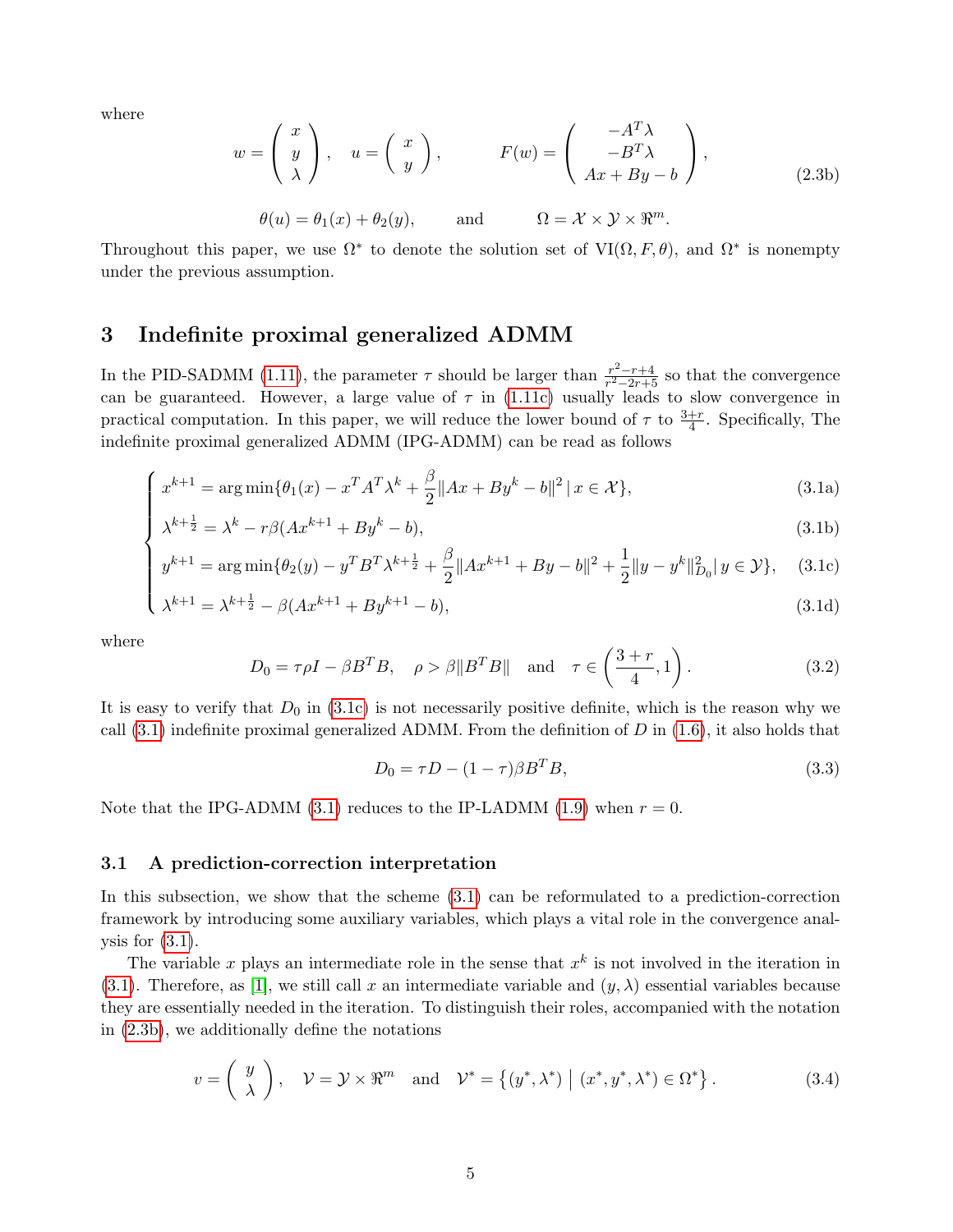Moreover, for the iterate  $(x^{k+1}, y^{k+1}, \lambda^{k+1})$  generated by the indefinite proximal generalized ADMM [\(3.1\)](#page-4-1), we define an auxiliary vector  $\tilde{w}^k = (\tilde{x}^k, \tilde{y}^k, \tilde{\lambda}^k)$  as

<span id="page-5-0"></span>
$$
\tilde{x}^k = x^{k+1}, \qquad \tilde{y}^k = y^{k+1}, \tag{3.5a}
$$

and

<span id="page-5-2"></span>
$$
\tilde{\lambda}^k = \lambda^k - \beta(Ax^{k+1} + By^k - b). \tag{3.5b}
$$

In the following, we show some properties for the auxiliary vector  $\tilde{w}^k$  defined in [\(3.5\)](#page-5-0).

**Lemma 3.1.** For given  $v^k = (y^k, \lambda^k)$ , let  $w^{k+1}$  be generated by IPG-ADMM [\(3.1\)](#page-4-1) and  $\tilde{w}^k$  be defined by  $(3.5)$ . Then, we have

<span id="page-5-5"></span><span id="page-5-4"></span>
$$
\tilde{w}^k \in \Omega, \ \ \theta(u) - \theta(\tilde{u}^k) + (w - \tilde{w}^k)^T F(\tilde{w}^k) \ge (v - \tilde{v}^k)^T Q(v^k - \tilde{v}^k), \ \ \forall w \in \Omega,
$$
\n
$$
(3.6a)
$$

where

<span id="page-5-6"></span>
$$
Q = \begin{pmatrix} \tau \rho I & -rB^T \\ -B & \frac{1}{\beta} I_m \end{pmatrix}.
$$
 (3.6b)

**Proof.** Using the notation defined in [\(3.5\)](#page-5-0), we can rewrite  $\lambda^{k+\frac{1}{2}}$  in [\(3.1b\)](#page-4-1) as

<span id="page-5-1"></span>
$$
\lambda^{k+\frac{1}{2}} = \lambda^k - r(\lambda^k - \tilde{\lambda}^k) = \tilde{\lambda}^k + (r-1)(\tilde{\lambda}^k - \lambda^k). \tag{3.7}
$$

The optimality condition of the x-subproblem of  $(3.1)$  is

$$
x^{k+1} \in \mathcal{X}, \ \ \theta_1(x) - \theta_1(x^{k+1}) + (x - x^{k+1})^T \{-A^T \lambda^k + \beta A^T (Ax^{k+1} + By^k - b)\} \ge 0, \ \ \forall \ x \in \mathcal{X}.
$$

It follows from the definition of  $\tilde{w}^k$  in [\(3.5\)](#page-5-0) that

<span id="page-5-3"></span>
$$
\tilde{x}^k \in \mathcal{X}, \ \ \theta_1(x) - \theta_1(\tilde{x}^k) + (x - \tilde{x}^k)^T(-A^T \tilde{\lambda}^k) \ge 0, \ \ \forall \ x \in \mathcal{X}.
$$

Substituting the relation  $(3.7)$  into the y-subproblem  $(3.1c)$ , we have

$$
\tilde{y}^k = \arg\min \{ \theta_2(y) - (\tilde{\lambda}^k + (r-1)(\tilde{\lambda}^k - \lambda^k))^T B y + \frac{\beta}{2} \|A\tilde{x}^k + By - b\|^2 + \frac{1}{2} \|y - y^k\|^2_{D_0} \, | \, y \in \mathcal{Y} \}.
$$

Consequently, by using [\(3.2\)](#page-4-3), we obtain

$$
\tilde{y}^k \in \mathcal{Y}, \ \theta_2(y) - \theta_2(\tilde{y}^k) + (y - \tilde{y}^k)^T \left\{ \begin{array}{c} -B^T(\tilde{\lambda}^k + (r-1)(\tilde{\lambda}^k - \lambda^k)) + \\ \beta B^T(A\tilde{x}^k + B\tilde{y}^k - b) + (\tau \rho I - \beta B^T B)(\tilde{y}^k - y^k) \end{array} \right\} \geq 0, \ \forall y \in \mathcal{Y}.
$$

Now, we treat the  $\{\cdot\}$  term in the last inequality. Using  $\beta(A\tilde{x}^k + By^k - b) = -(\tilde{\lambda}^k - \lambda^k)$  (see [\(3.5b\)](#page-5-2)), we obtain

$$
-B^T(\tilde{\lambda}^k + (r-1)(\tilde{\lambda}^k - \lambda^k)) + \beta B^T(A\tilde{x}^k + B\tilde{y}^k - b) + (\tau \rho I - \beta B^T B)(\tilde{y}^k - y^k)
$$
  
= 
$$
-B^T(\tilde{\lambda}^k + (r-1)(\tilde{\lambda}^k - \lambda^k)) + \beta B^T B(\tilde{y}^k - y^k)
$$
  
+ 
$$
\beta B^T(A\tilde{x}^k + By^k - b) + (\tau \rho I - \beta B^T B)(\tilde{y}^k - y^k)
$$
  
= 
$$
-B^T \tilde{\lambda}^k - (r-1)B^T(\tilde{\lambda}^k - \lambda^k) + \tau \rho(\tilde{y}^k - y^k) - B^T(\tilde{\lambda}^k - \lambda^k)
$$
  
= 
$$
-B^T \tilde{\lambda}^k + \tau \rho(\tilde{y}^k - y^k) - rB^T(\tilde{\lambda}^k - \lambda^k).
$$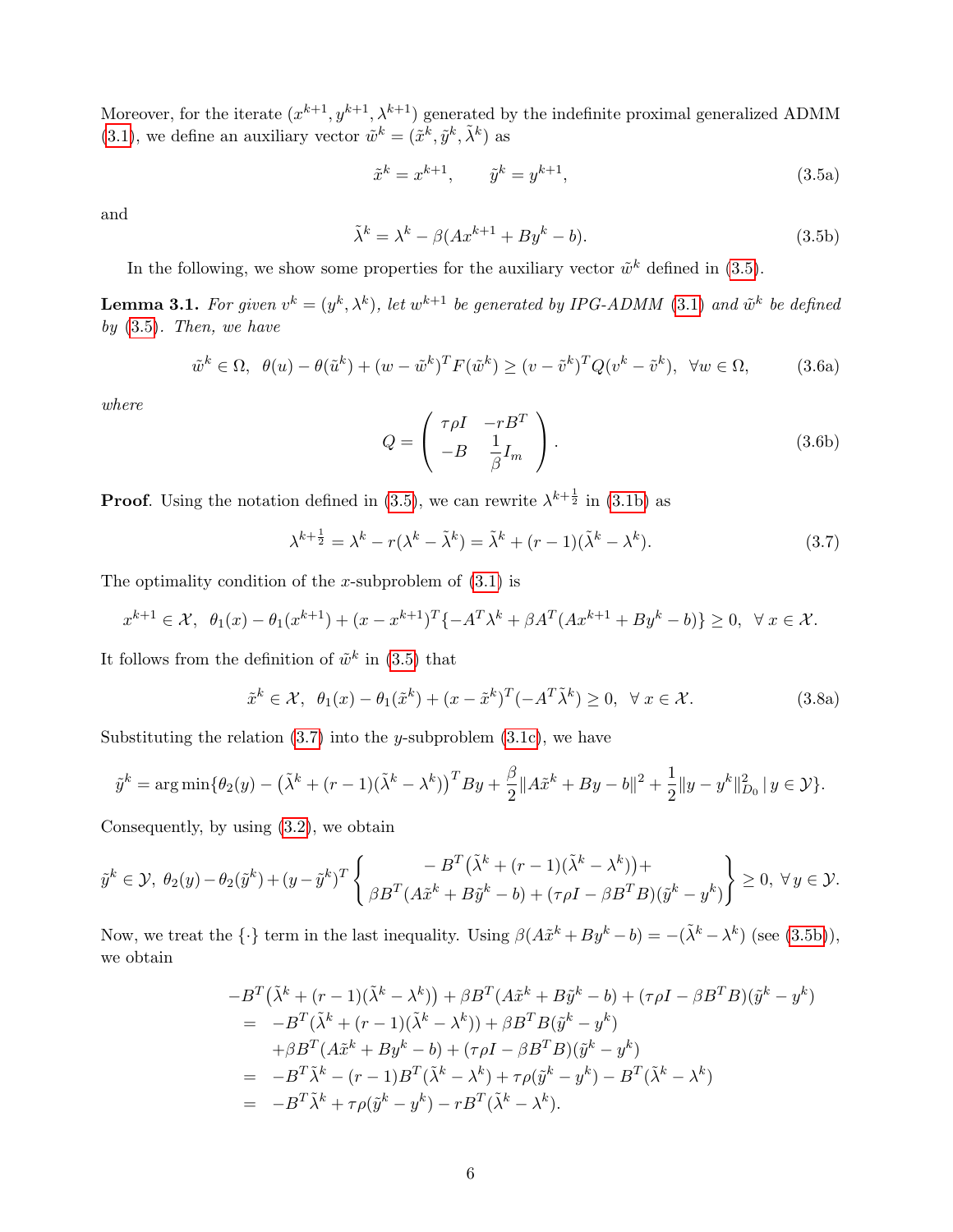As a result, with the notations  $w^k$  and  $\tilde{w}^k$  in [\(3.5\)](#page-5-0), the optimality condition of the y-subproblem [\(3.1c\)](#page-4-1) can be written as

<span id="page-6-0"></span>
$$
\tilde{y}^k \in \mathcal{Y}, \ \theta_2(y) - \theta_2(\tilde{y}^k) + (y - \tilde{y}^k)^T \{-B^T \tilde{\lambda}^k + \tau \rho (\tilde{y}^k - y^k) - rB^T (\tilde{\lambda}^k - \lambda^k) \} \ge 0, \ \forall y \in \mathcal{Y}. \tag{3.8b}
$$

According to the definition of  $\tilde{w}^k$  in [\(3.5\)](#page-5-0), we have

$$
(A\tilde{x}^k + B\tilde{y}^k - b) - B(\tilde{y}^k - y^k) + \frac{1}{\beta}(\tilde{\lambda}^k - \lambda^k) = 0,
$$

and it can be written as

<span id="page-6-1"></span>
$$
\tilde{\lambda}^k \in \mathbb{R}^m, \ \ (\lambda - \tilde{\lambda}^k)^T \{ (A\tilde{x}^k + B\tilde{y}^k - b) - B(\tilde{y}^k - y^k) + \frac{1}{\beta} (\tilde{\lambda}^k - \lambda^k) \} \ge 0, \ \ \forall \ \lambda \in \mathbb{R}^m. \tag{3.8c}
$$

Combining  $(3.8a)$ ,  $(3.8b)$  and  $(3.8c)$ , and using the notations in  $(2.3)$ , we obtain the assertion  $(3.6)$ immediately. This completes the proof.  $\Box$ 

Using the auxiliary variable  $\tilde{\lambda}^k = \lambda^k - \beta(Ax^{k+1} + By^k - b)$  in [\(3.5b\)](#page-5-2), the right-hand side of [\(3.6a\)](#page-5-5) only involves the essential valuables  $v$ , which makes us able to merely focus on the essential variables for establishing convergence for the scheme [\(3.1\)](#page-4-1).

**Lemma 3.2.** For given  $v^k = (y^k, \lambda^k)$ , let  $w^{k+1}$  be generated by IPG-ADMM [\(3.1\)](#page-4-1) and  $\tilde{w}^k$  be defined by  $(3.5)$ . Then, we have

<span id="page-6-4"></span><span id="page-6-2"></span>
$$
v^{k+1} = v^k - M(v^k - \tilde{v}^k),
$$
\n(3.9a)

where

<span id="page-6-3"></span>
$$
M = \begin{pmatrix} I & 0 \\ -\beta B & (r+1)I_m \end{pmatrix}.
$$
 (3.9b)

Proof. It follows from [\(3.1\)](#page-4-1) that

$$
\lambda^{k+1} = \lambda^{k+\frac{1}{2}} - (-\beta B(y^k - \tilde{y}^k) + \beta(Ax^{k+1} + By^k - b))
$$
  
=  $\lambda^k - r(\lambda^k - \tilde{\lambda}^k) - (-\beta B(y^k - \tilde{y}^k) + (\lambda^k - \tilde{\lambda}^k))$   
=  $\lambda^k - (-\beta B(y^k - \tilde{y}^k) + (r+1)(\lambda^k - \tilde{\lambda}^k)).$ 

Together with  $y^{k+1} = \tilde{y}^k$ , we bulid the following useful relationship

$$
\begin{pmatrix} y^{k+1} \\ \lambda^{k+1} \end{pmatrix} = \begin{pmatrix} y^k \\ \lambda^k \end{pmatrix} - \begin{pmatrix} I & 0 \\ -\beta B & (r+1)I_m \end{pmatrix} \begin{pmatrix} y^k - \tilde{y}^k \\ \lambda^k - \tilde{\lambda}^k \end{pmatrix}.
$$

The proof is completed.  $\Box$ 

Therefore, based on the previous two lemmas, the scheme [\(3.1\)](#page-4-1) can be interpreted as a predictioncorrection reformulation which consists of the prediction step [\(3.6\)](#page-5-4) and the correction step [\(3.9\)](#page-6-2). We thus also frequently call  $\tilde{w}^k$  and  $w^{k+1}$  the predictor and corrector respectively in our proof. However, the prediction-correction reformulation only serves for the convergence analysis and it is unnecessary to divide two stages in practical implementation for the IPG-ADMM [\(3.1\)](#page-4-1).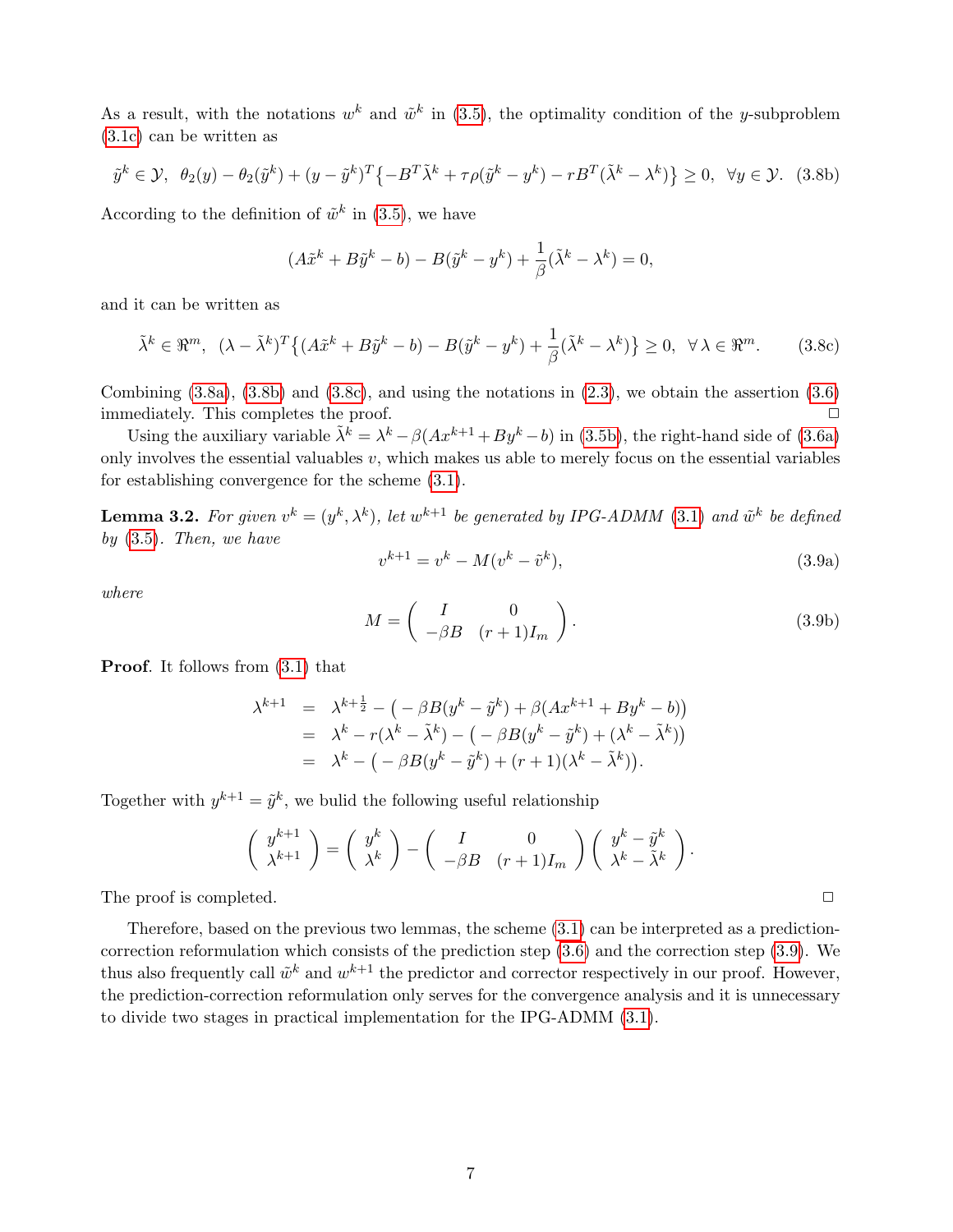#### 3.2 Basic properties

Let us define a matrix as

<span id="page-7-0"></span>
$$
H = \begin{pmatrix} \tau \rho I - \frac{r}{r+1} \beta B^T B & -\frac{r}{r+1} B^T \\ -\frac{r}{r+1} B & \frac{1}{(r+1)\beta} I_m \end{pmatrix}.
$$
 (3.10)

For the matrices Q and M defined in [\(3.6b\)](#page-5-6) and [\(3.9b\)](#page-6-3) respectively, it holds that  $Q = HM$ . In the following, we show that the matrix  $H$  is positive definite under some mild assumptions.

**Lemma 3.3.** The matrix  $H$  defined in  $(3.10)$  is positive definite if

<span id="page-7-4"></span>
$$
\tau > \frac{3+r}{4} \quad \text{with} \quad r \in (-1, 1) \tag{3.11}
$$

and the matrix  $B$  in  $(1.1)$  is full column rank.

**Proof.** For any  $\tau > \frac{3+r}{4}$  $\frac{1}{4}$  with  $r \in (-1, 1)$ , we have  $\tau > r$ . Then with the definition of H in [\(3.10\)](#page-7-0), we know that

$$
H = \begin{pmatrix} \tau \rho I - \frac{r}{r+1} \beta B^T B & -\frac{r}{r+1} B^T \\ -\frac{r}{r+1} B & \frac{1}{(r+1)\beta} I_m \end{pmatrix}
$$
  
\n
$$
\succ \begin{pmatrix} r \beta B^T B - \frac{r}{r+1} \beta B^T B & -\frac{r}{r+1} B^T \\ -\frac{r}{r+1} B & \frac{1}{(r+1)\beta} I_m \end{pmatrix} = \begin{pmatrix} \frac{r^2}{r+1} \beta B^T B & -\frac{r}{r+1} B^T \\ -\frac{r}{r+1} B & \frac{1}{(r+1)\beta} I_m \end{pmatrix}
$$
  
\n
$$
= \frac{1}{r+1} \begin{pmatrix} \sqrt{\beta} B^T & 0 \\ 0 & \sqrt{\frac{1}{\beta}} I \end{pmatrix} \begin{pmatrix} r^2 I & -rI \\ -rI & I \end{pmatrix} \begin{pmatrix} \sqrt{\beta} B^T & 0 \\ 0 & \sqrt{\frac{1}{\beta}} I \end{pmatrix} .
$$
 (3.12)

Since the matrix  $B$  in  $(1.1)$  is full column rank and

$$
\left(\begin{array}{cc}r^2 & -r\\-r & 1\end{array}\right)
$$

is positive semi-definite, the positive definiteness of  $H$  follows immediately.  $\Box$ 

In the following, we will handle the right-hand side of [\(3.6a\)](#page-5-5) and it makes us better understand the convergence proof for the scheme [\(3.1\)](#page-4-1).

<span id="page-7-3"></span>**Lemma 3.4.** For given  $v^k = (y^k, \lambda^k)$ , let  $w^{k+1}$  be generated by IPG-ADMM [\(3.1\)](#page-4-1) and  $\tilde{w}^k$  be defined by  $(3.5)$ . Then, we have

<span id="page-7-2"></span>
$$
\begin{aligned} \theta(u) - \theta(\tilde{u}^k) + (w - \tilde{w}^k)^T F(w) \\ &\geq \frac{1}{2} \left( \|v - v^{k+1}\|_H^2 - \|v - v^k\|_H^2 \right) + \frac{1}{2} \|v^k - \tilde{v}^k\|_G^2, \ \forall w \in \Omega, \end{aligned} \tag{3.13}
$$

where  $H$  is defined in  $(3.10)$  and

<span id="page-7-1"></span>
$$
G = Q^T + Q - M^T H M. \tag{3.14}
$$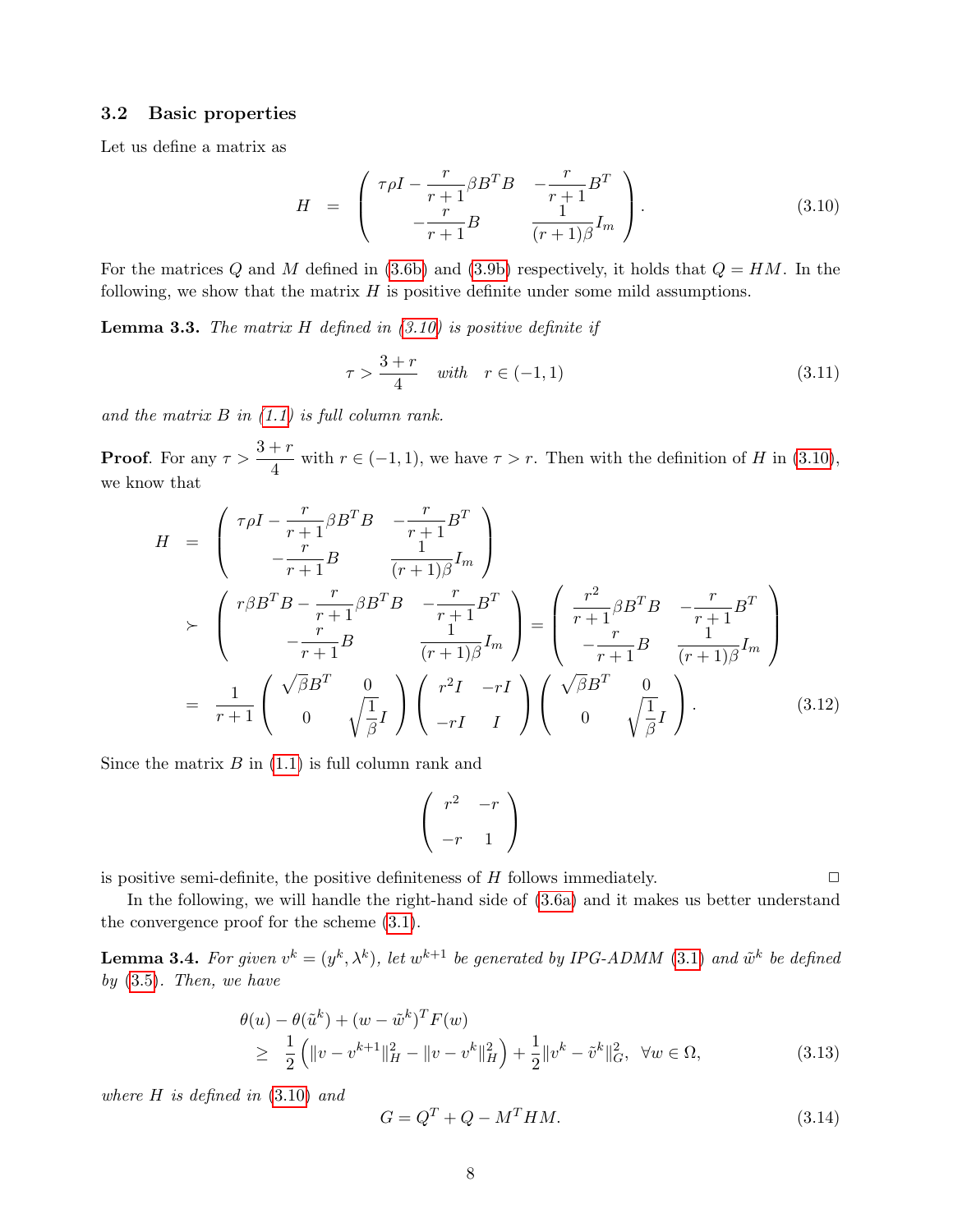**Proof.** First, it follows from the definition of  $F$  in  $(2.3b)$  that

<span id="page-8-5"></span>
$$
(w - \tilde{w})^T F(\tilde{w}) = (w - \tilde{w})^T F(w).
$$
\n
$$
(3.15)
$$

Substituting it into [\(3.6a\)](#page-5-5) and using the relation  $Q = HM$ , we get

<span id="page-8-0"></span>
$$
\tilde{w}^k \in \Omega, \quad \theta(u) - \theta(\tilde{u}^k) + (w - \tilde{w}^k)^T F(w) \ge (v - \tilde{v}^k)^T H(v^k - v^{k+1}), \quad \forall w \in \Omega.
$$
 (3.16)

Applying the Lemma [2.1](#page-3-3) to the right-hand side in [\(3.16\)](#page-8-0) with

$$
a = v
$$
,  $b = \tilde{v}^k$ ,  $c = v^k$ , and  $d = v^{k+1}$ ,

we obtain

<span id="page-8-1"></span>
$$
(v - \tilde{v}^k)^T H (v^k - v^{k+1}) = \frac{1}{2} \left( \|v - v^{k+1}\|_H^2 - \|v - v^k\|_H^2 \right) + \frac{1}{2} \left( \|v^k - \tilde{v}^k\|_H^2 - \|v^{k+1} - \tilde{v}^k\|_H^2 \right). \tag{3.17}
$$

Substituting [\(3.17\)](#page-8-1) into the right-hand side of [\(3.16\)](#page-8-0), we obtain

<span id="page-8-2"></span>
$$
\begin{aligned}\n\theta(u) - \theta(\tilde{u}^k) + (w - \tilde{w}^k)^T F(w) \\
\geq \frac{1}{2} \left( \|v - v^{k+1}\|_H^2 - \|v - v^k\|_H^2 \right) + \frac{1}{2} \left( \|v^k - \tilde{v}^k\|_H^2 - \|v^{k+1} - \tilde{v}^k\|_H^2 \right), \ \forall w \in \Omega. \quad (3.18)\n\end{aligned}
$$

For the last term of the right-hand side of [\(3.18\)](#page-8-2), we have

$$
\|v^{k} - \tilde{v}^{k}\|_{H}^{2} - \|v^{k+1} - \tilde{v}^{k}\|_{H}^{2}
$$
\n
$$
= \|v^{k} - \tilde{v}^{k}\|_{H}^{2} - \|v^{k} - \tilde{v}^{k}\|_{H}^{2}
$$
\n
$$
\overset{(3.9a)}{=} \|v^{k} - \tilde{v}^{k}\|_{H}^{2} - \|v^{k} - \tilde{v}^{k}\|_{H}^{2} - \|v^{k} - \tilde{v}^{k}\|_{H}^{2}
$$
\n
$$
= 2(v^{k} - \tilde{v}^{k})^{T} H M (v^{k} - \tilde{v}^{k}) - (v^{k} - \tilde{v}^{k})^{T} M^{T} H M (v^{k} - \tilde{v}^{k})
$$
\n
$$
\overset{(3.10)}{=} (v^{k} - \tilde{v}^{k})^{T} (Q^{T} + Q - M^{T} H M) (v^{k} - \tilde{v}^{k}).
$$

Substituting this equation into  $(3.18)$  and using the definition of G in  $(3.14)$ , the assertion of this theorem is proved.  $\Box$ 

<span id="page-8-4"></span>**Theorem 3.5.** For given  $v^k = (y^k, \lambda^k)$ , let  $w^{k+1}$  be generated by IPG-ADMM [\(3.1\)](#page-4-1) and  $\tilde{w}^k$  be defined by [\(3.5\)](#page-5-0). Then, we have

<span id="page-8-3"></span>
$$
||v^{k+1} - v^*||_H^2 \le ||v^k - v^*||_H^2 - ||v^k - \tilde{v}^k||_G^2.
$$
\n(3.19)

**Proof.** By setting  $w = w^* \in \Omega^*$  in [\(3.13\)](#page-7-2) and using [\(2.3a\)](#page-3-4), we get

$$
||v^k - v^*||_H^2 - ||v^{k+1} - v^*||_H^2 \ge ||v^k - \tilde{v}^k||_G^2 + 2[\theta(\tilde{u}^k) - \theta(u^*) + (\tilde{w}^k - w^*)^T F(w^*)]
$$
  
\n
$$
\ge ||v^k - \tilde{v}^k||_G^2.
$$

The assertion  $(3.19)$  follows immediately.  $\Box$ 

Now we investigate the matrix G defined in [\(3.14\)](#page-7-1). Since  $HM = Q$  and  $M<sup>T</sup>HM = M<sup>T</sup>Q$ , we have

$$
M^T H M = \begin{pmatrix} I & -\beta B^T \\ 0 & (r+1)I_m \end{pmatrix} \begin{pmatrix} \tau \rho I & -rB^T \\ -B & \frac{1}{\beta}I_m \end{pmatrix} = \begin{pmatrix} \tau \rho I + \beta B^T B & -(r+1)B^T \\ -(r+1)B & \frac{1}{\beta}(r+1)I_m \end{pmatrix}.
$$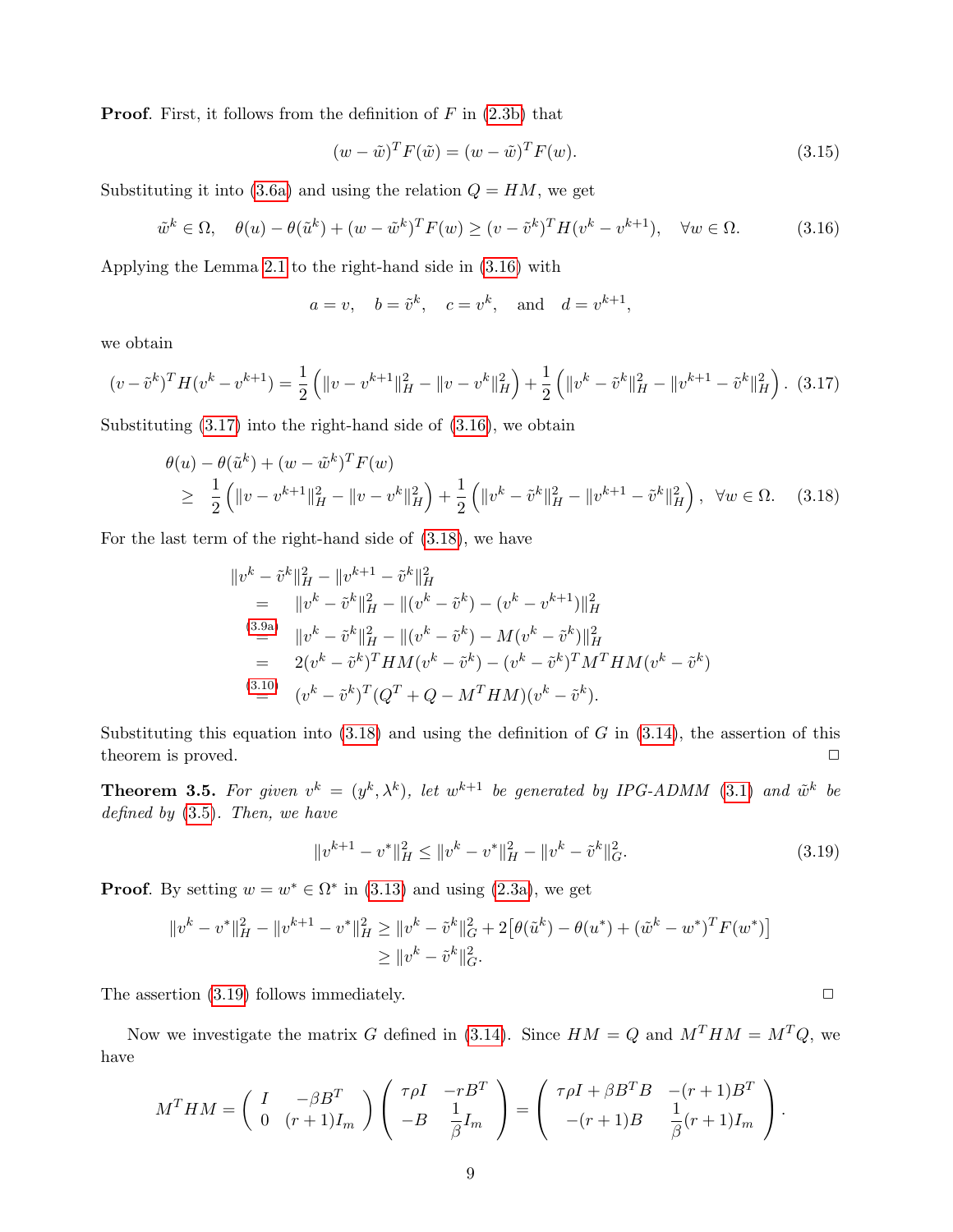Using [\(3.6b\)](#page-5-6) and the above equation, we have

<span id="page-9-0"></span>
$$
G = (Q^{T} + Q) - M^{T}HM
$$
  
=  $\begin{pmatrix} 2\tau\rho I & -(r+1)B^{T} \\ -(r+1)B & \frac{2}{\beta}I_{m} \end{pmatrix} - \begin{pmatrix} \tau\rho I + \beta B^{T}B & -(r+1)B^{T} \\ -(r+1)B & \frac{1}{\beta}(r+1)I_{m} \end{pmatrix}$   
=  $\begin{pmatrix} D_{0} & 0 \\ 0 & \frac{1-r}{\beta}I_{m} \end{pmatrix}$ . (3.20)

Since the matrix  $D_0$  is indefinite, G is not necessarily positive definite.

When G in  $(3.14)$  is positive definite, together with the positive definiteness of H, it is relatively easy to prove the global convergence and  $O(1/t)$  convergence rate as that in [\[19,](#page-21-14) [20,](#page-21-15) [26\]](#page-22-11). Since G is not necessarily positive definite, we need further to analyze the properties of  $||w^k - \tilde{w}^k||_G^2$ . In the following, motivated by the techniques in [\[21,](#page-22-9) [22,](#page-22-10) [23,](#page-22-12) [24,](#page-22-13) [25\]](#page-22-14), we obtain a lower bound of  $||w^k - \tilde{w}^k||_G^2$ which are useful for proving the convergence and the convergence rate of IPG-ADMM [\(3.1\)](#page-4-1).

**Lemma 3.6.** For given  $v^k = (y^k, \lambda^k)$ , let  $w^{k+1}$  be generated by IPG-ADMM [\(3.1\)](#page-4-1) and  $\tilde{w}^k$  be defined by  $(3.5)$ . Then, we have

<span id="page-9-3"></span>
$$
(v^{k} - \tilde{v}^{k})^{T} G (v^{k} - \tilde{v}^{k})
$$
  
=  $\tau ||y^{k} - y^{k+1}||_{D}^{2} + (\tau - r)\beta ||B(y^{k} - y^{k+1})||^{2} + (1 - r)\beta ||Ax^{k+1} + By^{k+1} - b||^{2}$   
+2(1 - r)\beta (Ax^{k+1} + By^{k+1} - b)^{T} B (y^{k} - y^{k+1}). \t(3.21)

**Proof.** According to [\(3.20\)](#page-9-0),  $v = (y, \lambda)$  and  $\tilde{y}^k = y^{k+1}$ , we have

<span id="page-9-2"></span>
$$
(v^k - \tilde{v}^k)^T G (v^k - \tilde{v}^k) = \tau \|y^k - y^{k+1}\|_D^2 - (1 - \tau)\beta \|B(y^k - y^{k+1})\|^2 + \frac{1 - r}{\beta} \|\lambda^k - \tilde{\lambda}^k\|^2. \tag{3.22}
$$

Notice that(see [\(3.5b\)](#page-5-2))

$$
\lambda^{k} - \tilde{\lambda}^{k} = \beta(Ax^{k+1} + By^{k} - b) = \beta\{(Ax^{k+1} + By^{k+1} - b) + B(y^{k} - y^{k+1})\}.
$$

Thus, we have

<span id="page-9-1"></span>
$$
\|\lambda^{k} - \tilde{\lambda}^{k}\|^{2} = \beta^{2} \|(Ax^{k+1} + By^{k+1} - b) + B(y^{k} - y^{k+1})\|^{2}
$$
  
=  $\beta^{2} \|Ax^{k+1} + By^{k+1} - b\|^{2} + 2\beta^{2} (Ax^{k+1} + By^{k+1} - b)^{T} B(y^{k} - y^{k+1})$   
+  $\beta^{2} \|B(y^{k} - y^{k+1})\|^{2}$ . (3.23)

Substituting  $(3.23)$  into the right-hand side of  $(3.22)$ , we obtain  $(3.21)$  immediately.

For the right-hand side of [\(3.21\)](#page-9-3), there are some quadratic terms involving two consecutive iteration points and it is easy to manipulate them in the convergence proof. Now, we handle the crossing term in the right-hand side of [\(3.21\)](#page-9-3).

**Lemma 3.7.** For given  $v^k = (y^k, \lambda^k)$ , let  $w^{k+1}$  be generated by IPG-ADMM [\(3.1\)](#page-4-1) and  $\tilde{w}^k$  be defined by  $(3.5)$ . Then, we have

<span id="page-9-4"></span>
$$
(y^{k} - y^{k+1})^{T} B^{T} (Ax^{k+1} + By^{k+1} - b)
$$
  
\n
$$
\geq \frac{\tau}{2(1+r)\beta} \left( \|y^{k} - y^{k+1}\|_{D}^{2} - \|y^{k-1} - y^{k}\|_{D}^{2} \right) + \frac{1-\tau}{2(1+r)} \left( \|B(y^{k} - y^{k+1})\|^{2} - \|B(y^{k-1} - y^{k})\|^{2} \right) - \frac{2(1-\tau) + r}{1+r} \|B(y^{k} - y^{k+1})\|^{2}.
$$
\n(3.24)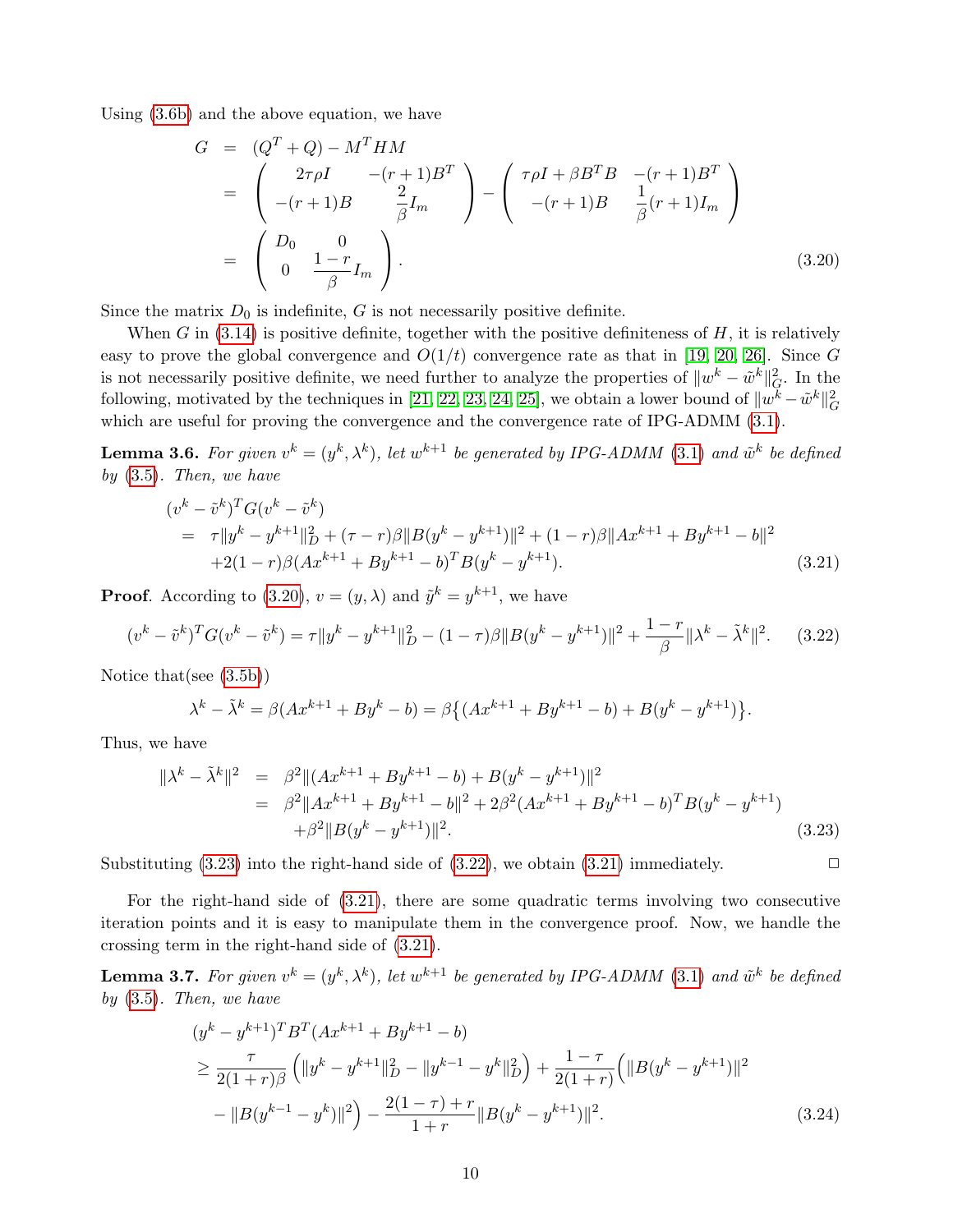**Proof.** From the optimality condition of the y-subproblem [\(3.1c\)](#page-4-1), for all  $y \in \mathcal{Y}$ , it holds that  $y^{k+1} \in \mathcal{Y}$  and

<span id="page-10-0"></span>
$$
\theta_2(y) - \theta_2(y^{k+1}) + (y - y^{k+1})^T \left( \begin{array}{c} -B^T \lambda^{k+\frac{1}{2}} + \beta B^T (Ax^{k+1} + By^{k+1} - b) \\ + D_0(y^{k+1} - y^k) \end{array} \right) \ge 0.
$$
 (3.25)

Analogously, for the previous iteration, for any  $y \in \mathcal{Y}$  and  $y^k \in \mathcal{Y}$ , it holds that

<span id="page-10-1"></span>
$$
\theta_2(y) - \theta_2(y^k) + (y - y^k)^T \begin{pmatrix} -B^T \lambda^{k - \frac{1}{2}} + \beta B^T (Ax^k + By^k - b) \\ + D_0(y^k - y^{k - 1}) \end{pmatrix} \ge 0.
$$
 (3.26)

Setting  $y = y^k$  and  $y = y^{k+1}$  in [\(3.25\)](#page-10-0) and [\(3.26\)](#page-10-1), respectively, and then adding them, we get

<span id="page-10-5"></span>
$$
(y^{k}-y^{k+1})^{T} \begin{pmatrix} B^{T}(\lambda^{k-\frac{1}{2}} - \lambda^{k+\frac{1}{2}}) - \beta B^{T}(Ax^{k} + By^{k} - b) + \beta B^{T}(Ax^{k+1} + By^{k+1} - b) \\ + D_{0}(y^{k+1} - y^{k}) - D_{0}(y^{k} - y^{k-1}) \end{pmatrix} \geq 0.
$$
 (3.27)

Note that in the  $k$ -th iteration (see  $(3.1b)$ ), we have

<span id="page-10-2"></span>
$$
\lambda^{k+\frac{1}{2}} = \lambda^k - r\beta(Ax^{k+1} + By^k - b),\tag{3.28}
$$

and in the previous iteration (see [\(3.1d\)](#page-4-1)),

<span id="page-10-3"></span>
$$
\lambda^{k} = \lambda^{k - \frac{1}{2}} - \beta(Ax^{k} + By^{k} - b).
$$
\n(3.29)

It follows from [\(3.28\)](#page-10-2) and [\(3.29\)](#page-10-3) that

<span id="page-10-4"></span>
$$
\lambda^{k-\frac{1}{2}} - \lambda^{k+\frac{1}{2}} = r\beta(Ax^{k+1} + By^k - b) + \beta(Ax^k + By^k - b)
$$
  
=  $r\beta(Ax^{k+1} + By^{k+1} - b) + r\beta(B(y^k - y^{k+1}) + \beta(Ax^k + By^k - b).$  (3.30)

Substituting [\(3.30\)](#page-10-4) into [\(3.27\)](#page-10-5), with a simple manipulation, we have

$$
(y^{k} - y^{k+1})^{T} \begin{pmatrix} (1+r)\beta B^{T}(Ax^{k+1} + By^{k+1} - b) + r\beta B^{T}B(y^{k} - y^{k+1}) \\ + D_{0}(y^{k+1} - y^{k}) - D_{0}(y^{k} - y^{k-1}) \end{pmatrix} \ge 0.
$$

Thus,

<span id="page-10-6"></span>
$$
(y^{k} - y^{k+1})^{T} B^{T} (Ax^{k+1} + By^{k+1} - b)
$$
  
\n
$$
\geq \frac{1}{(1+r)\beta} (y^{k} - y^{k+1})^{T} D_{0}[(y^{k} - y^{k+1}) - (y^{k-1} - y^{k})] - \frac{r}{1+r} ||B(y^{k} - y^{k+1})||^{2}.
$$
 (3.31)

Besides, note that  $D_0 = \tau D - (1 - \tau) \beta B^T B$ , and using the Cauchy-Schwarz inequality, we get

$$
(y^{k} - y^{k+1})^{T}D_{0}[(y^{k} - y^{k+1}) - (y^{k-1} - y^{k})]
$$
  
\n
$$
= (y^{k} - y^{k+1})^{T} (\tau D - (1 - \tau)\beta B^{T}B) [(y^{k} - y^{k+1}) - (y^{k-1} - y^{k})]
$$
  
\n
$$
\geq \tau ||y^{k} - y^{k+1}||_{D}^{2} - (1 - \tau)\beta ||B(y^{k} - y^{k+1})||^{2} - \frac{\tau}{2} ||y^{k-1} - y^{k}||_{D}^{2} - \frac{\tau}{2} ||y^{k} - y^{k+1}||_{D}^{2}
$$
  
\n
$$
- \frac{1 - \tau}{2} \beta ||B(y^{k} - y^{k+1})||^{2} - \frac{1 - \tau}{2} \beta ||B(y^{k-1} - y^{k})||^{2}
$$
  
\n
$$
= \frac{\tau}{2} (||y^{k} - y^{k+1}||_{D}^{2} - ||y^{k-1} - y^{k}||_{D}^{2}) - \frac{3(1 - \tau)}{2} \beta ||B(y^{k} - y^{k+1})||^{2} - \frac{1 - \tau}{2} \beta ||B(y^{k-1} - y^{k})||^{2}.
$$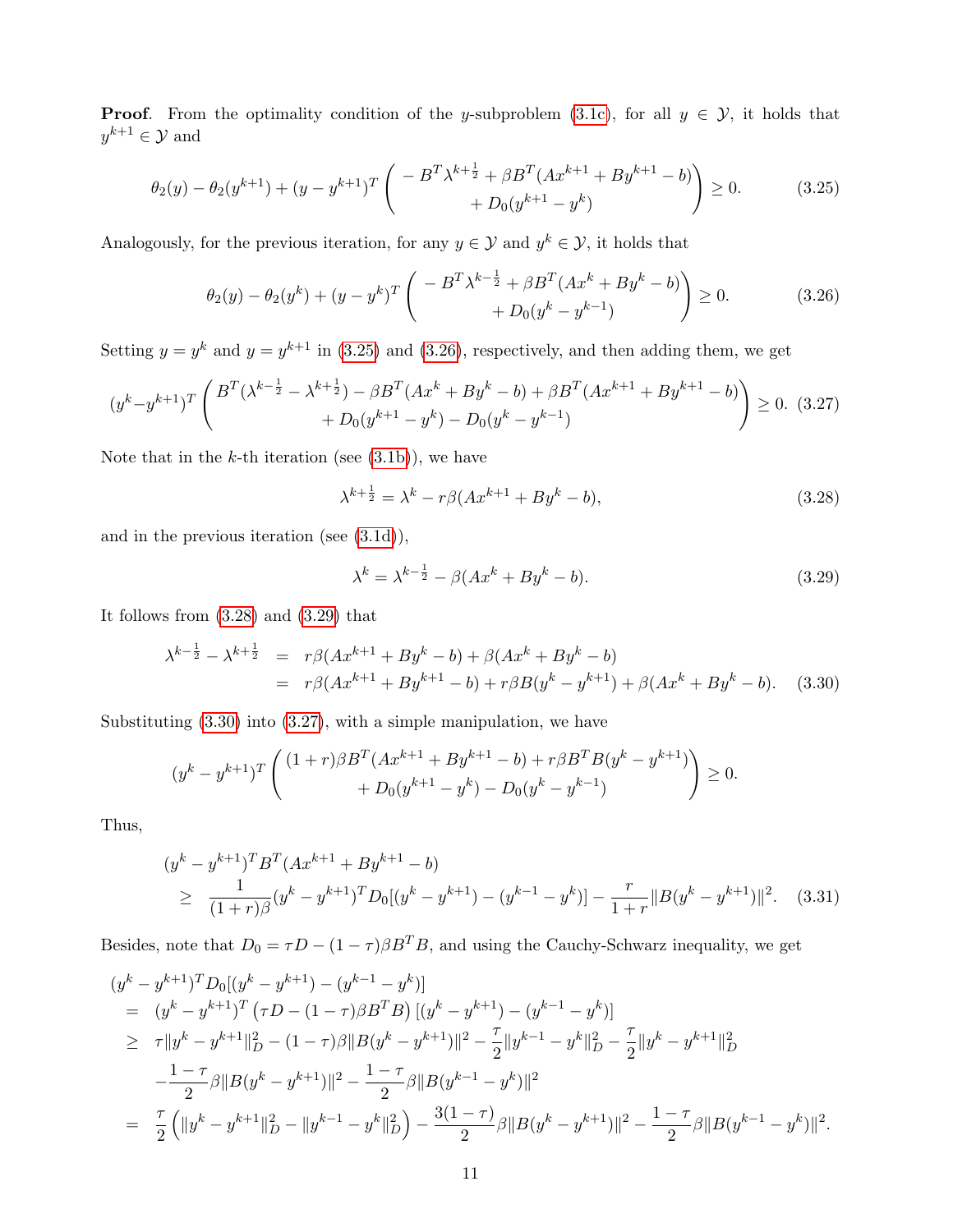Substituting the above inequality into  $(3.31)$ , we obtain the assertion  $(3.24)$  immediately. This completes the proof.  $\Box$ 

Applying the Cauchy-Schwarz inequality, we can easily derive another evaluation for the crossing term in the right-hand side of [\(3.21\)](#page-9-3) in the following lemma, whose proof is similar to that in [\[22,](#page-22-10) Lemma 4.4].

<span id="page-11-0"></span>**Lemma 3.8.** For given  $v^k = (y^k, \lambda^k)$ , let  $w^{k+1}$  be generated by IPG-ADMM [\(3.1\)](#page-4-1) and  $\tilde{w}^k$  be defined by [\(3.5\)](#page-5-0). Then, for a constant  $\mu > \frac{1}{4}$  and any  $\delta \in (0, \frac{4\mu - 1}{4\mu})$  $\frac{\mu-1}{4\mu}$ ), we have

<span id="page-11-1"></span>
$$
(y^{k} - y^{k+1})^{T} B^{T} (Ax^{k+1} + By^{k+1} - b)
$$
  
\n
$$
\ge -\left(\mu \delta + \frac{1}{4}\right) \|B(y^{k} - y^{k+1})\|^{2} - (1 - \delta) \|Ax^{k+1} + By^{k+1} - b\|^{2}.
$$
\n(3.32)

Based on the previous lemmas, we obtain a lower bound of the term  $(v^k - \tilde{v}^k)^T G (v^k - \tilde{v}^k)$ summarized in the following.

<span id="page-11-3"></span>**Lemma 3.9.** For given  $v^k = (y^k, \lambda^k)$ , let  $w^{k+1}$  be generated by IPG-ADMM [\(3.1\)](#page-4-1) and  $\tilde{w}^k$  be defined by [\(3.5\)](#page-5-0). Then, for  $\delta_0 = \frac{(3-r)(4\tau-r-3)}{2(1-r)(5+r)}$  $\frac{(3-r)(4r-r-3)}{2(1-r)(5+r)}$ , we have

<span id="page-11-2"></span>
$$
(v^{k} - \tilde{v}^{k})^{T} G (v^{k} - \tilde{v}^{k})
$$
\n
$$
\geq \frac{1 - r}{1 + r} \left( \frac{\tau}{2} \| y^{k} - y^{k+1} \|_{D}^{2} + \frac{1 - \tau}{2} \beta \| B(y^{k} - y^{k+1}) \|^{2} \right)
$$
\n
$$
- \frac{1 - r}{1 + r} \left( \frac{\tau}{2} \| y^{k-1} - y^{k} \|_{D}^{2} + \frac{1 - \tau}{2} \beta \| B(y^{k-1} - y^{k}) \|^{2} \right)
$$
\n
$$
+ \tau \| y^{k} - y^{k+1} \|_{D}^{2} + (1 - r) \delta_{0} \beta (\| B(y^{k} - y^{k+1}) \|^{2} + \| Ax^{k+1} + By^{k+1} - b \|^{2}). \tag{3.33}
$$

**Proof.** Since  $\tau \in \left(\frac{3+r}{4}\right)$  $\frac{+r}{4}$ , 1) and  $r \in (-1,1)$ , we can take  $\mu = \frac{3-r}{2+2r}$  $\frac{3-r}{2+2r}$  in Lemma [3.8.](#page-11-0) It follows that  $\mu > \frac{1}{4}$  and

$$
\delta_0 = \frac{(3-r)(4r-r-3)}{2(1-r)(5+r)} \in \left(0, \frac{4\mu-1}{4\mu}\right).
$$

Then, adding the two inequalities [\(3.24\)](#page-9-4) and [\(3.32\)](#page-11-1) with  $\delta = \delta_0$ , we get

$$
2(y^{k} - y^{k+1})^{T} B^{T} (Ax^{k+1} + By^{k+1} - b)
$$
  
\n
$$
\geq \frac{\tau}{2(1+r)\beta} \left( \|y^{k} - y^{k+1}\|_{D}^{2} - \|y^{k-1} - y^{k}\|_{D}^{2} \right)
$$
  
\n
$$
+ \frac{1-\tau}{2(1+r)} \left( \|B(y^{k} - y^{k+1})\|^{2} - \|B(y^{k-1} - y^{k})\|^{2} \right)
$$
  
\n
$$
- \left( \frac{2(1-\tau) + r}{1+r} + \frac{2\delta_{0}+1}{4} \right) \|B(y^{k} - y^{k+1})\|^{2} - (1-\delta_{0}) \|Ax^{k+1} + By^{k+1} - b\|^{2}.
$$

Substituting the above inequality into [\(3.21\)](#page-9-3), with some manipulations, we have

$$
(v^{k} - \tilde{v}^{k})^{T} G (v^{k} - \tilde{v}^{k})
$$
  
\n
$$
\geq \tau \|y^{k} - y^{k+1}\|_{D}^{2} + \frac{\tau(1-r)}{2(1+r)} (\|y^{k} - y^{k+1}\|_{D}^{2} - \|y^{k-1} - y^{k}\|_{D}^{2})
$$
  
\n
$$
+ \frac{(1-\tau)(1-r)}{2(1+r)} \beta (\|B(y^{k} - y^{k+1})\|^{2} - \|B(y^{k-1} - y^{k})\|^{2})
$$
  
\n
$$
+ (1-r)\delta_{0}\beta (\|B(y^{k} - y^{k+1})\|^{2} + \|Ax^{k+1} + By^{k+1} - b\|^{2}).
$$

It follows that the assertion  $(3.33)$  holds immediately. This completes the proof.  $\Box$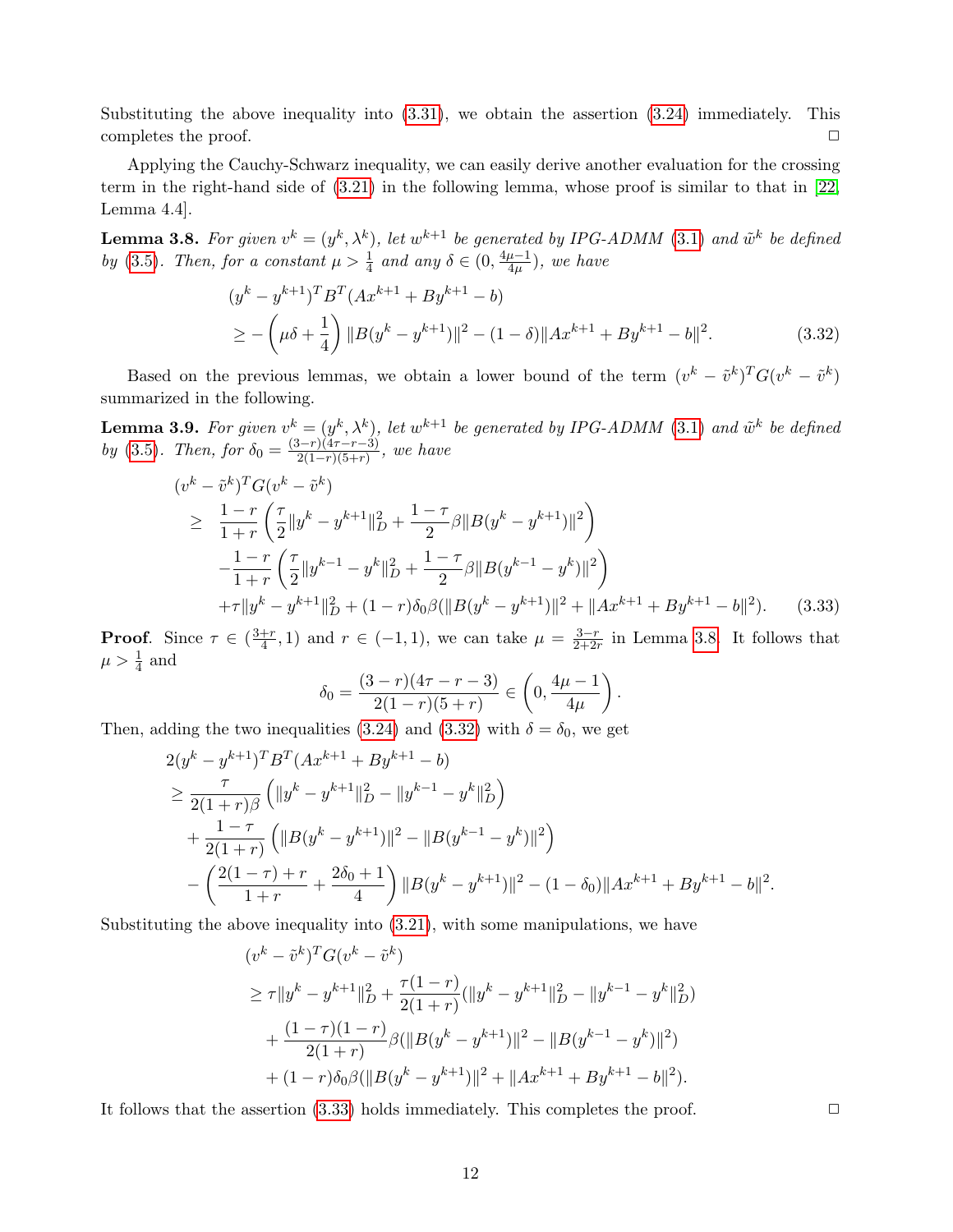## <span id="page-12-0"></span>4 Convergence analysis

In this section, we analyze the global convergence and convergence rate for IPG-ADMM [\(3.1\)](#page-4-1).

#### 4.1 Global convergence

The following corollaries are obtained directly from Lemma [3.4,](#page-7-3) Lemma [3.9](#page-11-3) and Theorem [3.5.](#page-8-4)

<span id="page-12-3"></span>**Corollary 4.1.** For given  $v^k = (y^k, \lambda^k)$ , let  $w^{k+1}$  be generated by IPG-ADMM [\(3.1\)](#page-4-1) and  $\tilde{w}^k$  be defined by [\(3.5\)](#page-5-0). Then, for  $\delta_0 = \frac{(3-r)(4r-r-3)}{2(1-r)(5+r)}$  $\frac{2(1-r)(4r-r-3)}{2(1-r)(5+r)},$  we have

<span id="page-12-4"></span>
$$
\theta(u) - \theta(\tilde{u}^{k}) + (w - \tilde{w}^{k})^{T} F(w)
$$
\n
$$
\geq \frac{1}{2} \left[ \|v - v^{k+1}\|_{H}^{2} + \frac{1-r}{1+r} \left( \frac{\tau}{2} \|y^{k} - y^{k+1}\|_{D}^{2} + \frac{1-\tau}{2} \beta \|B(y^{k} - y^{k+1})\|^{2} \right) \right]
$$
\n
$$
- \frac{1}{2} \left[ \|v - v^{k}\|_{H}^{2} + \frac{1-r}{1+r} \left( \frac{\tau}{2} \|y^{k-1} - y^{k}\|_{D}^{2} + \frac{1-\tau}{2} \beta \|B(y^{k-1} - y^{k})\|^{2} \right) \right]
$$
\n
$$
+ \frac{\tau}{2} \|y^{k} - y^{k+1}\|_{D}^{2} + \frac{(1-r)\delta_{0}}{2} \beta \left( \|B(y^{k} - y^{k+1})\|^{2} + \|Ax^{k+1} + By^{k+1} - b\|^{2} \right). \tag{4.1}
$$

**Corollary 4.2.** For given  $v^k = (y^k, \lambda^k)$ , let  $w^{k+1}$  be generated by IPG-ADMM [\(3.1\)](#page-4-1) and  $\tilde{w}^k$  be defined by [\(3.5\)](#page-5-0). Then, for  $\delta_0 = \frac{(3-r)(4r-r-3)}{2(1-r)(5+r)}$  $\frac{2(1-r)(4r-r-3)}{2(1-r)(5+r)},$  we have

<span id="page-12-1"></span>
$$
\|v^{k+1} - v^*\|_H^2 + \frac{1-r}{1+r} \left(\frac{\tau}{2} \|y^k - y^{k+1}\|_D^2 + \frac{1-\tau}{2} \beta \|B(y^k - y^{k+1})\|^2\right)
$$
  
\n
$$
\leq \|v^k - v^*\|_H^2 + \frac{1-r}{1+r} \left(\frac{\tau}{2} \|y^{k-1} - y^k\|_D^2 + \frac{1-\tau}{2} \beta \|B(y^{k-1} - y^k)\|^2\right)
$$
  
\n
$$
- \left[\tau \|y^k - y^{k+1}\|_D^2 + (1-r)\delta_0 \beta \left(\|B(y^k - y^{k+1})\|^2 + \|Ax^{k+1} + By^{k+1} - b\|^2\right)\right]. \tag{4.2}
$$

Now we present the convergence result in the following theorem.

**Theorem 4.3.** For given  $v^k = (y^k, \lambda^k)$ , let  $w^{k+1}$  be generated by IPG-ADMM [\(3.1\)](#page-4-1) and  $\tilde{w}^k$  be defined by [\(3.5\)](#page-5-0). Then the sequence  $\{v^k\}$  converges to  $v^{\infty} \in \mathcal{V}^*$ .

**Proof.** For an arbitrary fixed  $v^* \in \mathcal{V}^*$ , it follows from the [\(4.2\)](#page-12-1) and [\(3.11\)](#page-7-4) that

$$
\|v^{k} - v^{*}\|_{H}^{2} + \frac{1-r}{1+r} \left( \frac{\tau}{2} \|y^{k-1} - y^{k}\|_{D}^{2} + \frac{1-\tau}{2} \beta \|B(y^{k-1} - y^{k})\|^{2} \right)
$$
  
\n
$$
\leq \|v^{1} - v^{*}\|_{H}^{2} + \frac{1-r}{1+r} \left( \frac{\tau}{2} \|y^{0} - y^{1}\|_{D}^{2} + \frac{1-\tau}{2} \beta \|B(y^{0} - y^{1})\|^{2} \right), \ \forall k \geq 1,
$$

and thus the sequence  $\{v^k\}$  is bounded. It follows from [\(3.9\)](#page-6-2) that  $\{\tilde{v}^k\}$  is also bounded. Now, we rewrite  $(4.2)$  as

<span id="page-12-2"></span>
$$
\tau \|y^{k} - y^{k+1}\|_{D}^{2} + (1 - r)\delta_{0}\beta \left( \|B(y^{k} - y^{k+1})\|^{2} + \|Ax^{k+1} + By^{k+1} - b\|^{2} \right) \n\leq \left[ \|v^{k} - v^{*}\|_{H}^{2} + \frac{1 - r}{1 + r} \left( \frac{\tau}{2} \|y^{k-1} - y^{k}\|_{D}^{2} + \frac{1 - \tau}{2} \beta \|B(y^{k-1} - y^{k})\|^{2} \right) \right] \n- \left[ \|v^{k+1} - v^{*}\|_{H}^{2} + \frac{1 - r}{1 + r} \left( \frac{\tau}{2} \|y^{k} - y^{k+1}\|_{D}^{2} + \frac{1 - \tau}{2} \beta \|B(y^{k} - y^{k+1})\|^{2} \right) \right]. \tag{4.3}
$$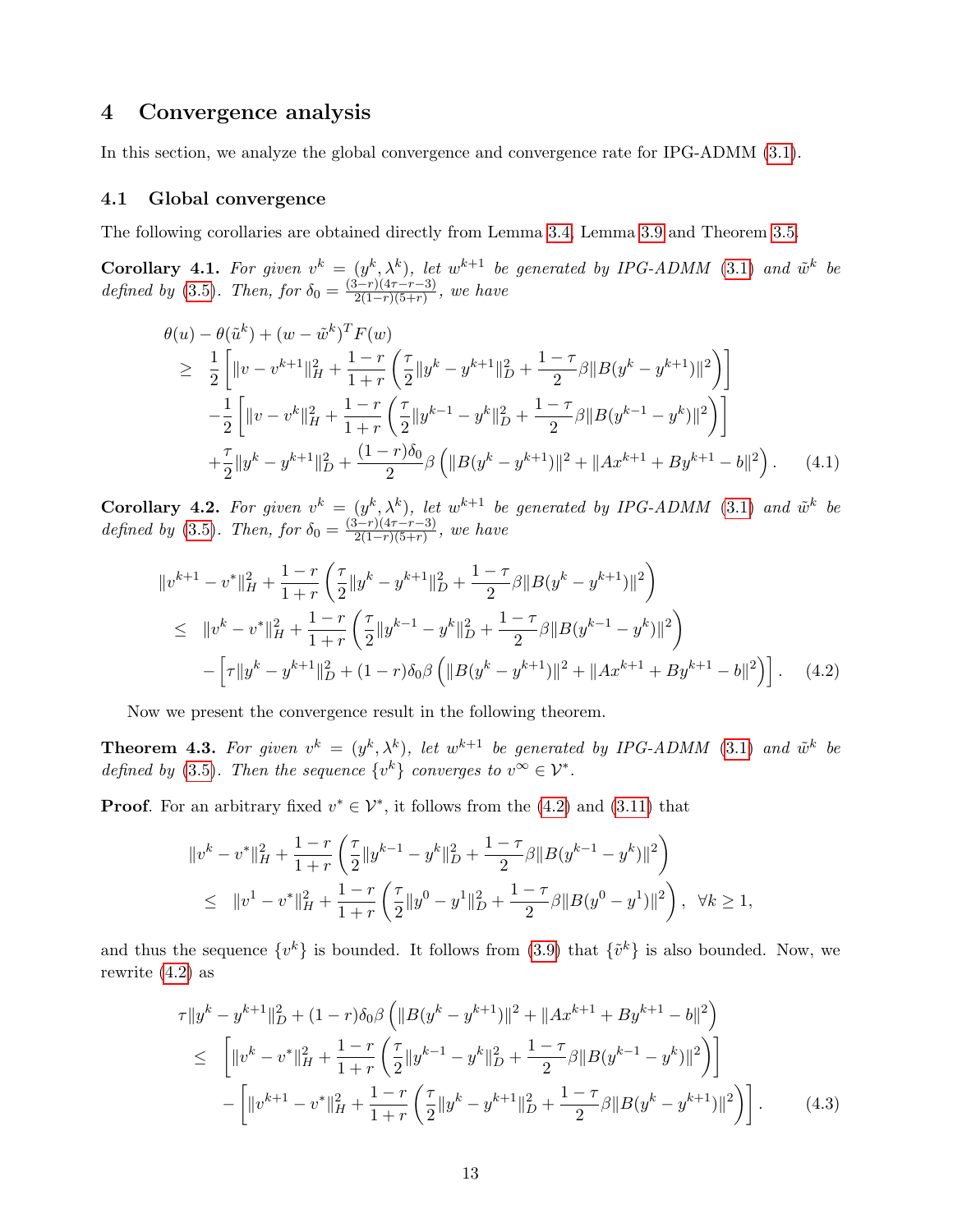Summarizing the inequality [\(4.3\)](#page-12-2) over  $k = 1, 2, 3, \ldots$ , we obtain

$$
\sum_{k=1}^{\infty} \left( \tau \|y^k - y^{k+1}\|_D^2 + (1 - r)\delta_0 \beta (\|B(y^k - y^{k+1})\|^2 + \|Ax^{k+1} + By^{k+1} - b\|^2) \right)
$$
  

$$
\leq \|v^1 - v^*\|_H^2 + \frac{1 - r}{1 + r} \left( \frac{\tau}{2} \|y^0 - y^1\|_D^2 + \frac{1 - \tau}{2} \beta \|B(y^0 - y^1)\|^2 \right).
$$

Because D is positive definite,  $r \in (-1, 1)$  and  $\delta_0 > 0$ , it follows from the above inequality that

$$
\lim_{k \to \infty} \|y^k - y^{k+1}\|^2 = 0, \quad \lim_{k \to \infty} \|B(y^k - y^{k+1})\|^2 = 0 \quad \text{and} \quad \lim_{k \to \infty} \|Ax^{k+1} + By^{k+1} - b\|^2 = 0.
$$

Applying the above relations to [\(3.1b\)](#page-4-1) and [\(3.1d\)](#page-4-1), we obtain

$$
\lim_{k \to \infty} \|\lambda^k - \lambda^{k+1}\|^2 = \lim_{k \to \infty} \|r\beta(Ax^{k+1} + By^k - b) + \beta(Ax^{k+1} + By^{k+1} - b)\|^2
$$
  
= 
$$
\lim_{k \to \infty} \|(r+1)\beta(Ax^{k+1} + By^{k+1} - b) + r\beta B(y^k - y^{k+1})\|^2
$$
  
= 0.

Thus, we have

<span id="page-13-1"></span>
$$
\lim_{k \to \infty} \|v^k - v^{k+1}\|^2 = 0.
$$
\n(4.4)

For an arbitrarily fixed  $v^* \in \mathcal{V}^*$  and  $\forall k \geq 1$ , it follows that

<span id="page-13-0"></span>
$$
||v^{k+1} - v^*||_H^2 \le ||v^k - v^*||_H^2 + \frac{1-r}{1+r} \left( \frac{\tau}{2} ||y^{k-1} - y^k||_D^2 + \frac{1-\tau}{2} \beta ||B(y^{k-1} - y^k)||^2 \right)
$$
  

$$
\le ||v^1 - v^*||_H^2 + \frac{1-r}{1+r} \left( \frac{\tau}{2} ||y^0 - y^1||_D^2 + \frac{1-\tau}{2} \beta ||B(y^0 - y^1)||^2 \right),
$$

and thus the sequence  $\{v^k\}$  is bounded. Because M is non-singular, according to [\(3.9\)](#page-6-2),  $\{\tilde{v}^k\}$  is also bounded. Let  $v^{\infty}$  be a cluster point of  $\{\tilde{v}^k\}$ . Then  $\{\tilde{v}^k\}$  has a subsequence  $\{\tilde{v}^{k_j}\}$  converging to  $v^{\infty}$ . Let  $x^{\infty}$  be the vector accompanied with  $(y^{\infty}, \lambda^{\infty}) \in \mathcal{V}$ . Recalling the matrix B is assumed to be full column rank, it follows from [\(3.16\)](#page-8-0) that

$$
w^{\infty} \in \Omega, \ \ \theta(u) - \theta(u^{\infty}) + (w - w^{\infty})^T F(w^{\infty}) \ge 0, \ \ \forall w \in \Omega,
$$

which means  $w^{\infty}$  is a solution point of [\(2.3\)](#page-3-2) and its essential part  $v^{\infty} \in \mathcal{V}^*$ . Since  $v^{\infty} \in \mathcal{V}^*$ , it follows from  $(4.5)$  that

$$
||v^{k+1} - v^{\infty}||_H^2 \le ||v^k - v^{\infty}||_H^2 + \frac{1-r}{1+r} \left( \frac{\tau}{2} ||y^{k-1} - y^k||_D^2 + \frac{1-\tau}{2} \beta ||B(y^{k-1} - y^k)||^2 \right).
$$

Notice that  $v^{\infty}$  is also the limit point of  $\{v^{k_j}\}\$ . Together with [\(4.4\)](#page-13-1), it is impossible that the sequence  $\{v^k\}$  has more than one cluster point. Thus  $\{v^k\}$  converges to  $v^{\infty}$  and the theorem is proved.  $\Box$ 

#### 4.2 Convergence rate

According to [\(2.3\)](#page-3-2), if we find a  $\tilde{w}$  which satisfies

$$
\tilde{w} \in \Omega, \quad \theta(u) - \theta(\tilde{u}) + (w - \tilde{w})^T F(\tilde{w}) \ge 0, \quad \forall w \in \Omega,
$$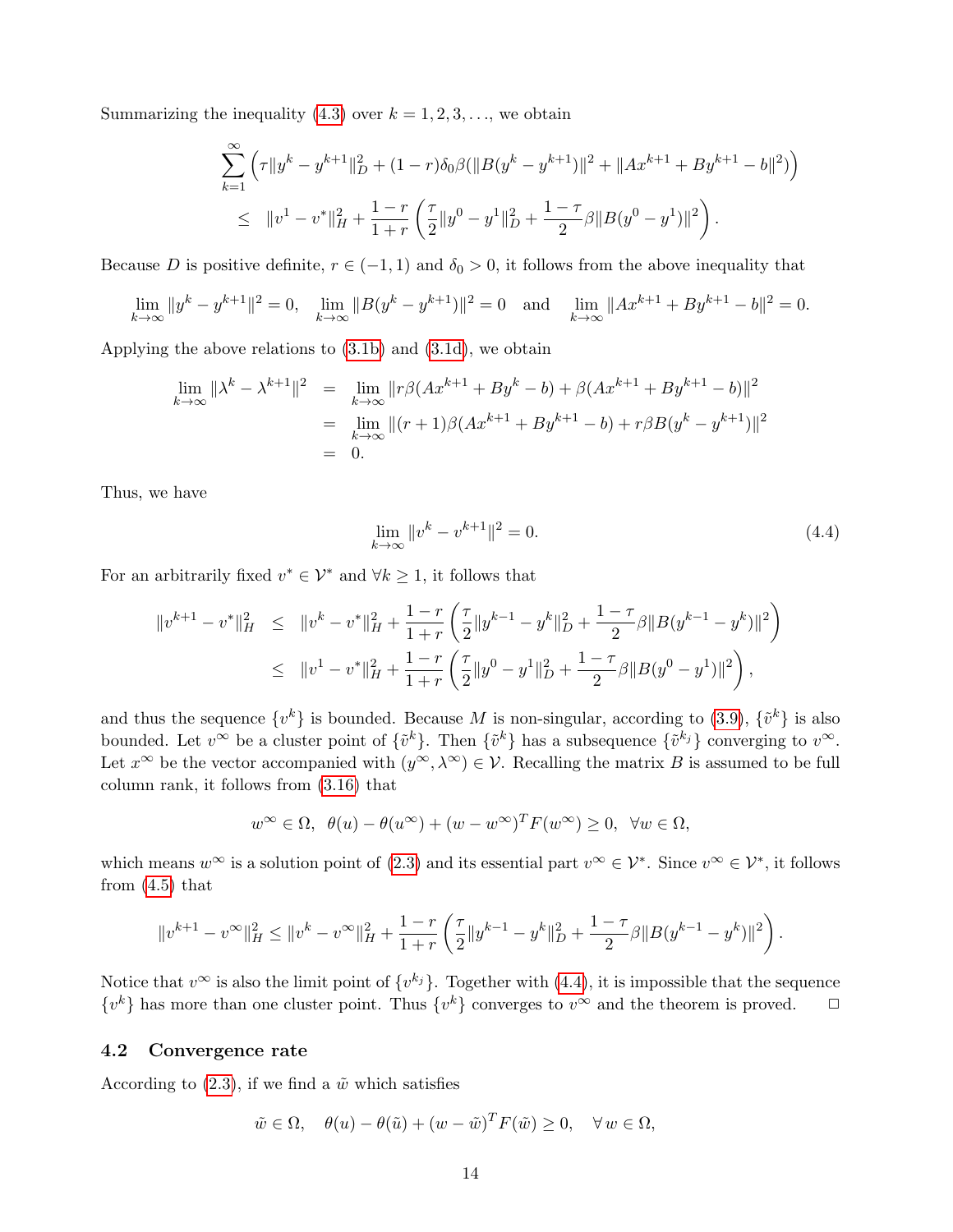then  $\tilde{w}$  is a solution of [\(2.3\)](#page-3-2). By using [\(3.15\)](#page-8-5), the solution  $\tilde{w}$  can be also stated as

$$
\tilde{w} \in \Omega, \quad \theta(u) - \theta(\tilde{u}) + (w - \tilde{w})^T F(w) \ge 0, \quad \forall w \in \Omega.
$$

We use the latter equality to measure the approximation of [\(2.3\)](#page-3-2), which means that for given  $\epsilon > 0$ ,  $\tilde{w} \in \Omega$  is an  $\epsilon$ -approximate solution of  $VI(\Omega, F, \theta)$  if

$$
\tilde{w} \in \Omega, \quad \theta(u) - \theta(\tilde{u}) + (w - \tilde{w})^T F(w) \ge -\epsilon, \quad \forall w \in \mathcal{D}_{(\tilde{w})},
$$

where

$$
\mathcal{D}_{(\tilde{w})} = \{ w \in \Omega \mid ||w - \tilde{w}|| \le 1 \}.
$$

We will show that for given  $\epsilon > 0$ , after t iterations, it can offer a  $\tilde{w} \in \Omega$ , such that

$$
\tilde{w} \in \Omega \quad \text{and} \quad \sup_{w \in \mathcal{D}_{(\tilde{w})}} \left\{ \theta(\tilde{u}) - \theta(u) + (\tilde{w} - w)^T F(w) \right\} \le \epsilon.
$$
\n(4.5)

Corollary [4.1](#page-12-3) is the base for the convergence rate proof.

**Theorem 4.4.** For given  $v^k = (y^k, \lambda^k)$ , let  $w^{k+1}$  be generated by IPG-ADMM [\(3.1\)](#page-4-1) and  $\tilde{w}^k$  be defined by  $(3.5)$ . Then for any integer t, we have

<span id="page-14-2"></span>
$$
\begin{aligned}\n\theta(\tilde{u}_t) - \theta(u) + (\tilde{w}_t - w)^T F(w) \\
&\leq \frac{1}{2t} \left[ \|v - v^1\|_H^2 + \frac{1 - r}{1 + r} \left( \frac{\tau}{2} \|y^0 - y^1\|_D^2 + \frac{1 - \tau}{2} \beta \|B(y^0 - y^1)\|^2 \right) \right], \quad \forall w \in \Omega, \quad (4.6a)\n\end{aligned}
$$

where

<span id="page-14-1"></span>
$$
\tilde{w}_t = \frac{1}{t} \sum_{k=1}^t \tilde{w}^k.
$$
\n(4.6b)

Proof. First, it follows from [\(4.1\)](#page-12-4) that

$$
\theta(u) - \theta(\tilde{u}^{k}) + (w - \tilde{w}^{k})^{T} F(w)
$$
\n
$$
\geq \frac{1}{2} \left[ \|v - v^{k+1}\|_{H}^{2} + \frac{1-r}{1+r} \left( \frac{\tau}{2} \|y^{k} - y^{k+1}\|_{D}^{2} + \frac{1-\tau}{2} \beta \|B(y^{k} - y^{k+1})\|^{2} \right) \right]
$$
\n
$$
- \frac{1}{2} \left[ \|v - v^{k}\|_{H}^{2} + \frac{1-r}{1+r} \left( \frac{\tau}{2} \|y^{k-1} - y^{k}\|_{D}^{2} + \frac{1-\tau}{2} \beta \|B(y^{k-1} - y^{k})\|^{2} \right) \right].
$$

Subsequently, we have

<span id="page-14-0"></span>
$$
\theta(\tilde{u}^{k}) - \theta(u) + (\tilde{w}^{k} - w)^{T} F(w) \n+ \frac{1}{2} \left[ \|v - v^{k+1}\|_{H}^{2} + \frac{1-r}{1+r} \left( \frac{\tau}{2} \|y^{k} - y^{k+1}\|_{D}^{2} + \frac{1-\tau}{2} \beta \|B(y^{k} - y^{k+1})\|^{2} \right) \right] \n\leq \frac{1}{2} \left[ \|v - v^{k}\|_{H}^{2} + \frac{1-r}{1+r} \left( \frac{\tau}{2} \|y^{k-1} - y^{k}\|_{D}^{2} + \frac{1-\tau}{2} \beta \|B(y^{k-1} - y^{k})\|^{2} \right) \right].
$$
\n(4.7)

Summing the inequality [\(4.7\)](#page-14-0) over  $k = 1, 2, \ldots, t$ , we obtain

$$
\sum_{k=1}^{t} \theta(\tilde{u}^{k}) - t\theta(u) + \left(\sum_{k=1}^{t} \tilde{w}^{k} - tw\right)^{T} F(w)
$$
\n
$$
\leq \frac{1}{2} \left[ \|v - v^{1}\|_{H}^{2} + \frac{1-r}{1+r} \left(\frac{\tau}{2} \|y^{0} - y^{1}\|_{D}^{2} + \frac{1-\tau}{2} \beta \|B(y^{0} - y^{1})\|^{2}\right) \right].
$$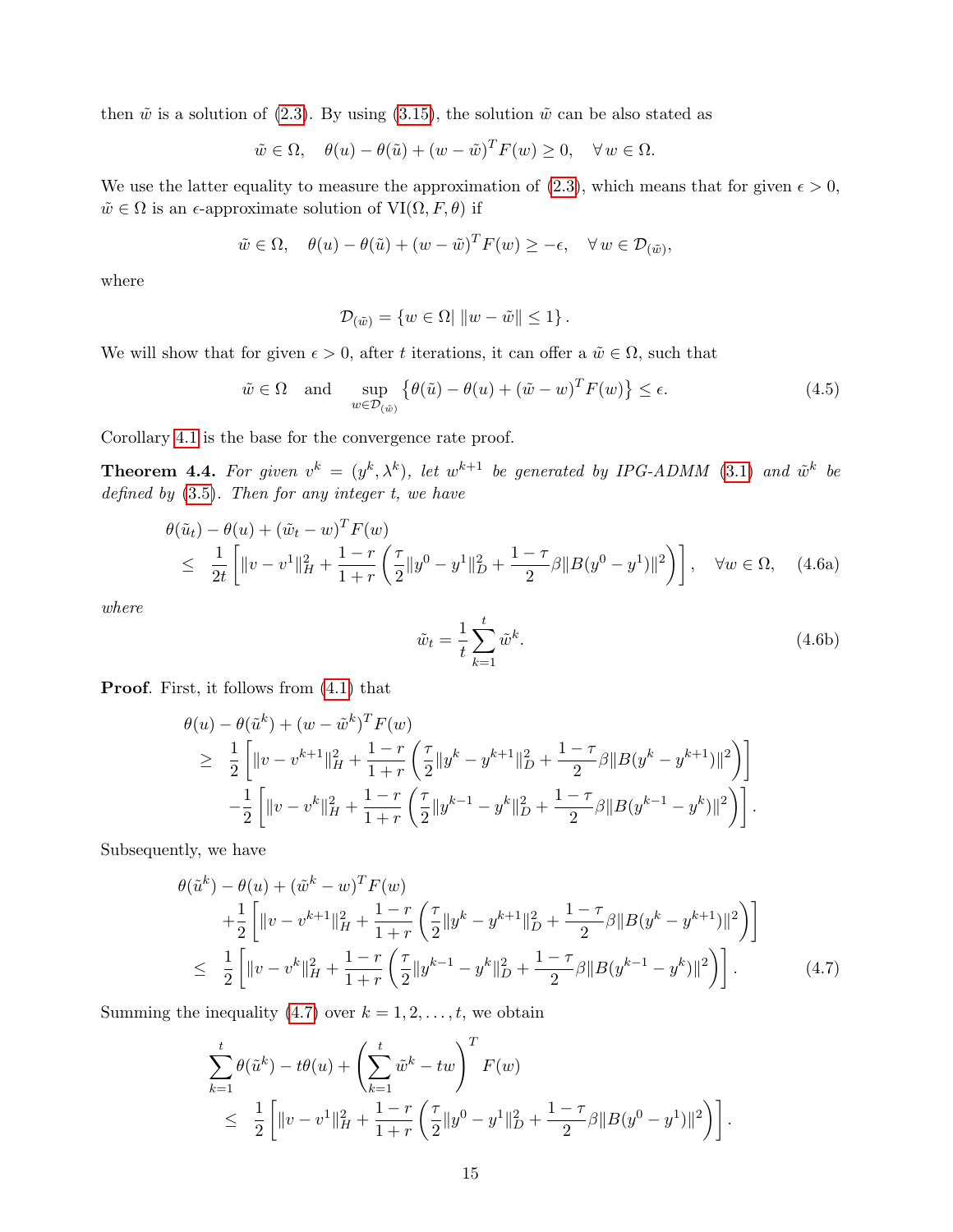and consequently

<span id="page-15-1"></span>
$$
\frac{1}{t} \sum_{k=1}^{t} \theta(\tilde{u}^{k}) - \theta(u) + (\tilde{w}_{t}^{k} - w)^{T} F(w)
$$
\n
$$
\leq \frac{1}{2t} \left[ \|v - v^{1}\|_{H}^{2} + \frac{1 - r}{1 + r} \left( \frac{\tau}{2} \|y^{0} - y^{1}\|_{D}^{2} + \frac{1 - \tau}{2} \beta \|B(y^{0} - y^{1})\|^{2} \right) \right].
$$
\n(4.8)

It follows from the definition of  $\tilde{w}_t$  in [\(4.6b\)](#page-14-1) that

$$
\tilde{u}_t = \frac{1}{t} \sum_{k=1}^t \tilde{u}^k.
$$

Since  $\theta(u)$  is convex, it follows that

$$
\theta(\tilde{u}_t) \leq \frac{1}{t} \sum_{k=1}^t \theta(\tilde{u}^k).
$$

Substituting it into  $(4.8)$ , the assertion  $(4.6a)$  follows directly.  $\Box$ 

For a given compact  $\mathcal{D}_{(\tilde{w})} \subset \Omega$ , let

$$
d = \sup \left\{ ||v - v^1||_H^2 + \frac{1 - r}{1 + r} \left( \frac{\tau}{2} ||y^0 - y^1||_D^2 + \frac{1 - \tau}{2} \beta ||B(y^0 - y^1)||^2 \right) \right\},\
$$

where  $v^0 = (y^0, \lambda^0)$  and  $v^1$  are the initial point and the first computed iterate, respectively. Then, after t iterations of the indefinite proximal generalized ADMM [\(3.1\)](#page-4-1), the point  $\tilde{w}_t \in \Omega$  defined in [\(4.6b\)](#page-14-1) satisfies

$$
\tilde{w} \in \Omega
$$
 and  $\sup_{w \in \mathcal{D}_{(\tilde{w})}} \{ \theta(\tilde{u}) - \theta(u) + (\tilde{w} - w)^T F(w) \} \le \frac{d}{2t},$ 

which means  $\tilde{w}_t$  is an approximate solution of  $VI(\Omega, F, \theta)$  with the accuracy  $O(1/t)$ (recall [\(4.5\)](#page-13-0)). That is, the convergence rate  $O(1/t)$  of the IPG-ADMM [\(3.1\)](#page-4-1) is established in an ergodic sense.

# <span id="page-15-0"></span>5 Optimality of  $\tau$

In Section [4,](#page-12-0) we have showed that the IPG-ADMM [\(3.1\)](#page-4-1) is convergent when  $\tau \in (\frac{3+r}{4})$  $\frac{+r}{4}$ , 1). In this section, we show that the IPG-ADMM [\(3.1\)](#page-4-1) is not necessarily convergent for any  $\tau \in (0, \frac{3+r}{4})$  $\frac{+r}{4}$ ) by a simple linear programming. Thus,  $\frac{3+r}{4}$  is the optimal lower bound with  $r \in (-1,1)$  for the proximal parameter  $\tau$  of the IPG-ADMM [\(3.1\)](#page-4-1).

Let us consider the following extremely simple linear programming in [\[22\]](#page-22-10):

<span id="page-15-2"></span>
$$
\min\{0 \cdot x + 0 \cdot y | 0 \cdot x + y = 0, x \in \{0\}, y \in \Re\},\tag{5.1}
$$

which is a special case of the model [\(1.1\)](#page-0-3). Without loss of generality, we set  $\beta = 1$  and hence the augmented Lagrangian function of [\(5.1\)](#page-15-2) is

$$
\mathcal{L}_1(x, y, \lambda) = -\lambda^T y + \frac{1}{2}y^2.
$$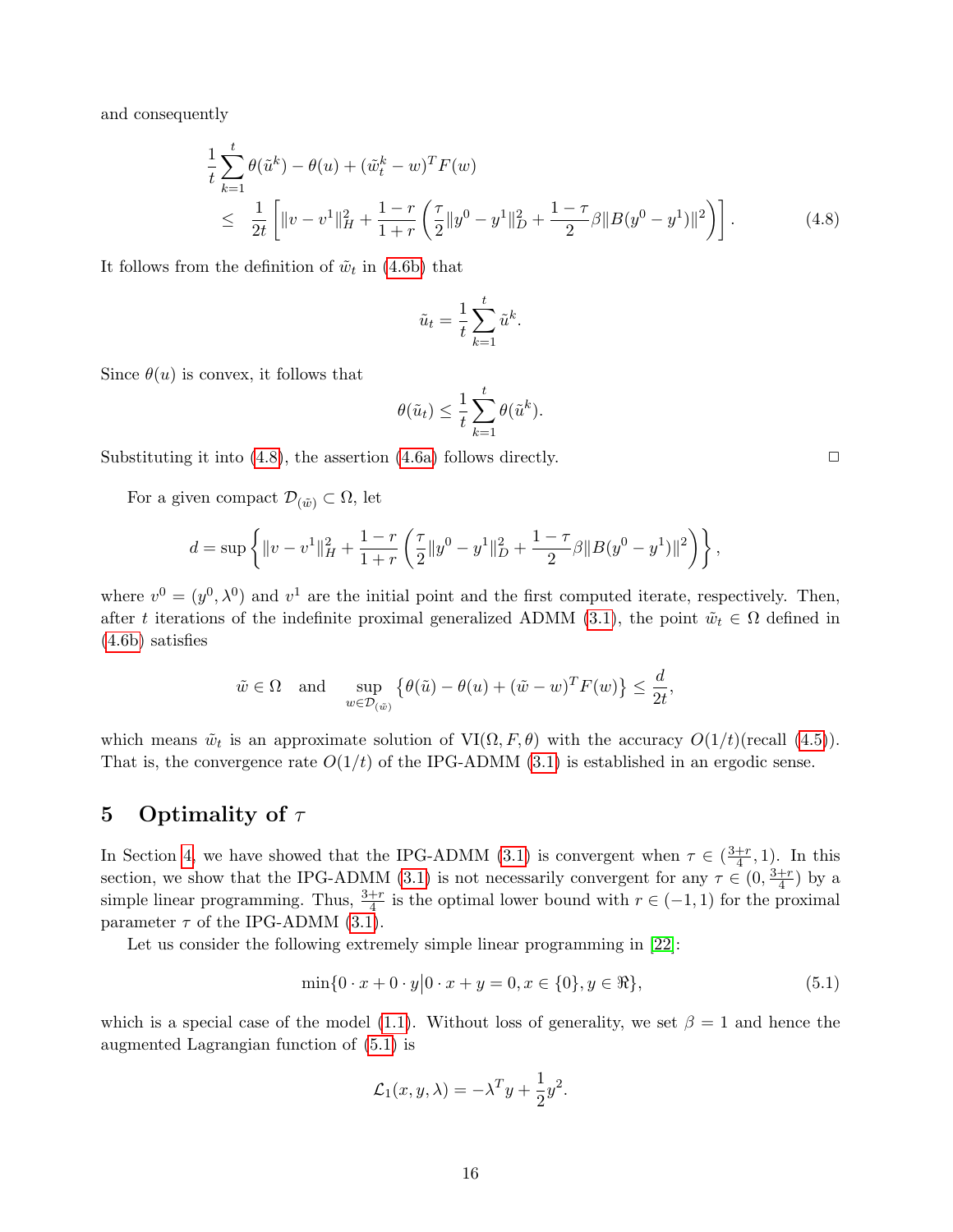The scheme of the IPG-ADMM [\(3.1\)](#page-4-1) for [\(5.1\)](#page-15-2) is

<span id="page-16-0"></span>
$$
\int x^{k+1} = \arg\min\{\mathcal{L}_1(x, y^k, \lambda^k) | x \in \{0\}\},\tag{5.2a}
$$

$$
\lambda^{k+\frac{1}{2}} = \lambda^k - ry^k,
$$
\n(5.2b)

$$
y^{k+1} = \arg\min\{-y^T \lambda^{k+\frac{1}{2}} + \frac{1}{2}y^2 + \frac{1}{2}||y - y^k||_{D_0}^2 | y \in \Re\},\tag{5.2c}
$$

$$
\begin{cases}\ny^{-1} = \arg \min \{-y \cdot \lambda^{-1} z + \frac{1}{2} y + \frac{1}{2} \|y - y^*\|_{D_0} \|y \in \pi\}, \\
\lambda^{k+1} = \lambda^{k+\frac{1}{2}} - y^{k+1}.\n\end{cases} \tag{5.2d}
$$

Since  $\beta = 1$  and  $B^T B = 1$ , it follows from [\(3.2\)](#page-4-3) and [\(3.3\)](#page-4-4) that

<span id="page-16-1"></span>
$$
D_0 = \tau \rho - 1 \quad \text{and} \quad D = \rho - 1 \quad \text{with} \quad \rho > 1.
$$

Thus the recursion [\(5.2\)](#page-16-0) can be specified

$$
\int x^{k+1} = 0,\tag{5.3a}
$$

$$
\lambda^{k+\frac{1}{2}} = \lambda^k - ry^k,
$$
\n(5.3b)

$$
-\lambda^{k+\frac{1}{2}} + y^{k+1} + (\tau \rho - 1)(y^{k+1} - y^k) = 0,
$$
\n(5.3c)

$$
\begin{cases}\n-\lambda^{k+2} + y^{k+1} + (\tau \rho - 1)(y^{k+1} - y^k) = 0, & (5.3c) \\
\lambda^{k+1} = \lambda^{k+\frac{1}{2}} - y^{k+1}.\n\end{cases}
$$
\n(5.3d)

For any  $k > 0$ , we have  $x^k = 0$ . Thus, we only need to study the essential sequence  $v^k = (y^k, \lambda^k)$ . For any given  $\tau \in (0, \frac{3+r}{4})$  $\frac{+r}{4}$ ), there exists  $\rho > 1$  such that  $\tau \rho \leq \frac{3+r}{4}$  $\frac{+r}{4}$ . We set  $\alpha = \tau \rho$  and the recursion [\(5.3\)](#page-16-1) can be written as

$$
\int y^{k+1} = \frac{\alpha - 1 - r}{\alpha} y^k + \frac{1}{\alpha} \lambda^k,
$$
\n(5.4a)

$$
\lambda^{k+1} = \frac{(r+1)(1-\alpha)}{\alpha}y^k + \frac{\alpha-1}{\alpha}\lambda^k.
$$
\n(5.4b)

.

Its compact form is

<span id="page-16-2"></span>
$$
v^{k+1} = P(\alpha)v^k \quad \text{with} \quad P(\alpha) = \frac{1}{\alpha} \begin{pmatrix} \alpha - 1 - r & 1\\ (r+1)(1-\alpha) & \alpha - 1 \end{pmatrix}.
$$
 (5.5)

Let  $f_1(\alpha)$  and  $f_2(\alpha)$  be the two eigenvalues of matrix  $P(\alpha)$ . Then, we have

$$
f_1(\alpha) = \frac{(2\alpha - 2 - r) + \sqrt{(r+2)^2 - 4\alpha(r+1)}}{2\alpha}
$$
 and  $f_2(\alpha) = \frac{(2\alpha - 2 - r) - \sqrt{(r+2)^2 - 4\alpha(r+1)}}{2\alpha}$ 

It is easy to estimate that  $f_2(\frac{3+r}{4})$  $\frac{+r}{4}) = -1$  and

$$
f_2'(\alpha) = \frac{1}{2\alpha^2} \left( 2 + r + \frac{(r+2)^2 - 2\alpha(r+1)}{(r+2)^2 - 4\alpha(r+1)} \right) > 0, \quad \forall \alpha \in (0, \frac{3+r}{4}).
$$

Thus, we have

$$
f_2(\alpha) = \frac{(2\alpha - 2 - r) - \sqrt{(r+2)^2 - 4\alpha(r+1)}}{2\alpha} < -1, \quad \forall \alpha \in (0, \frac{3+r}{4}).
$$

That is to say, for any  $\alpha \in (0, \frac{3+r}{4})$  $\frac{+r}{4}$ ), the matrix  $P(\alpha)$  [\(5.5\)](#page-16-2) has the eigenvalue which is less than -1. Hence, the recursion [\(5.3\)](#page-16-1) is not necessarily convergent for any  $\tau \in (0, \frac{3+r}{4})$  $\frac{+r}{4}$ ).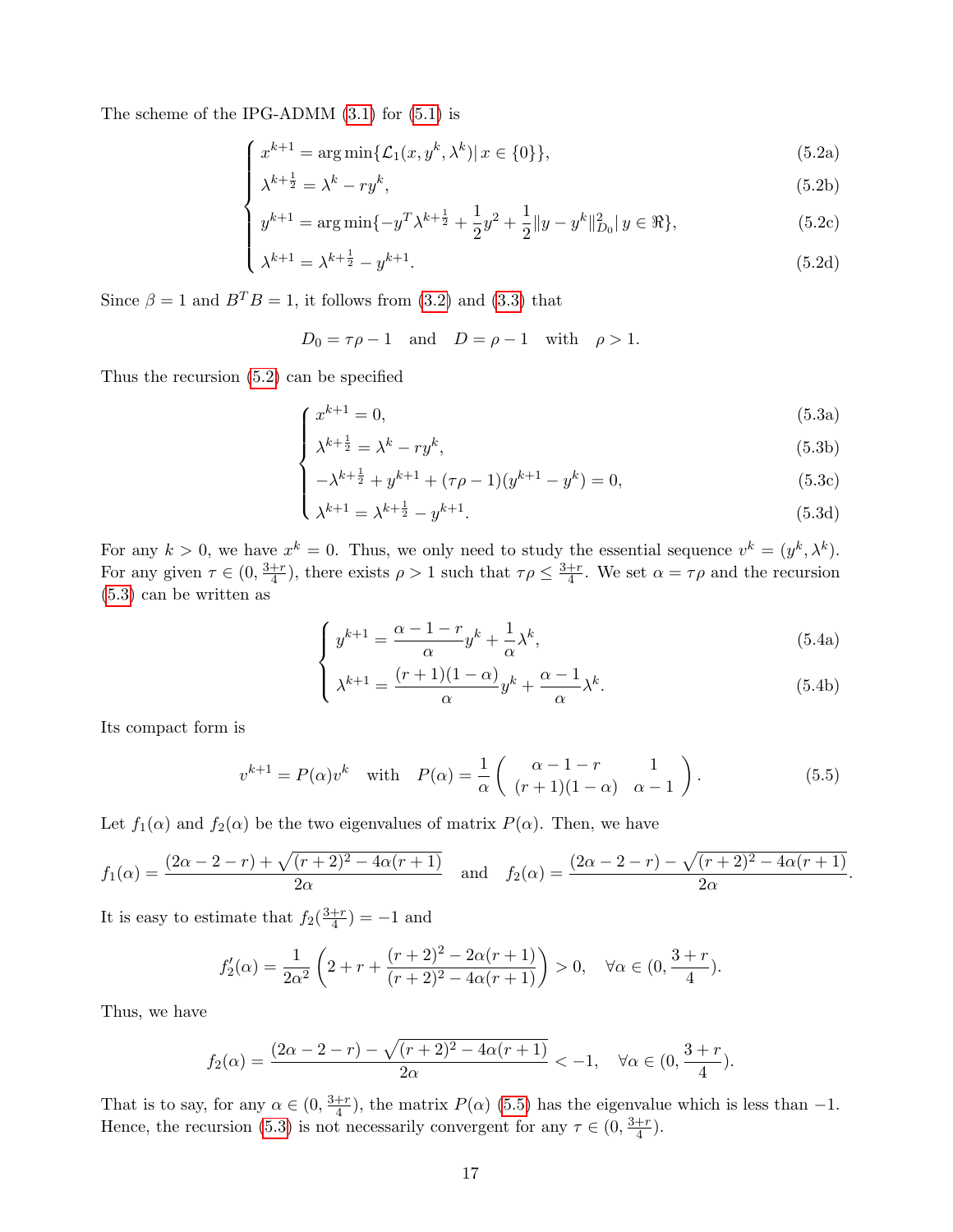### <span id="page-17-0"></span>6 Numerical results

In this section, we verify the theoretical assertions analyzed in previous sections by some numerical experiments. We apply the proposed method to solve the least absolute shrinkage and selection operator (LASSO) and the total variation (TV) denoising problems. We shall verify the following assertions.

- (1) The proposed IPG-ADMM [\(3.1\)](#page-4-1) converges quickly for a wide range of applications. The theoretical significance of the underdetermined relaxation parameter  $r$  is thus verified.
- (2) For the proposed IPG-ADMM [\(3.1\)](#page-4-1), the convergence speed is relative to the parameter  $r$ .
- (3) The proposed IPG-ADMM [\(3.1\)](#page-4-1) is faster than the PID-SADMM in [\[14\]](#page-21-13) and PG-ADMM [\(1.5\)](#page-1-2) when we fix a value of  $r$ .

We should point out that our proposed method may be not the best method for solving these models. We use merely these models to illustrate the efficiency and stability for the proposed method. All codes were written by MATLAB R2013a and all the numerical experiments were conducted on a personal computer with a 3.6GHz i7 processor and a 4GB memory.

#### 6.1 LASSO

The LASSO model proposed in [\[35\]](#page-22-2) can be characterized as

<span id="page-17-1"></span>
$$
\min\left\{\varrho\|y\|_1 + \frac{1}{2}\|By - b\|_2^2 \mid y \in \Re^m\right\}.
$$
\n(6.1)

where  $b \in \mathbb{R}^n$  is the response vector,  $B \in \mathbb{R}^{n \times m}$  is the design matrix, n is the number of data points, m is the number of features,  $\rho > 0$  is a regularization parameter and  $||y||_1 := \sum_{i=1}^n |y_i|$ . The LASSO model provides a sparse estimation of y when there are more features than data points (i.e.,  $m > n$ ).

Now, by introducing an auxiliary variable  $x \in \mathbb{R}^n$ , the model [\(6.1\)](#page-17-1) can be reformulated as

<span id="page-17-2"></span>
$$
\min\left\{\frac{1}{2}\|x\|_{2}^{2} + \varrho\|y\|_{1} \mid x - By + b = 0, x \in \Re^{n}, y \in \Re^{m}\right\},\tag{6.2}
$$

which is a special case of [\(1.1\)](#page-0-3). Thus PG-ADMM, PID-SADMM and IPG-ADMM can be applied to solve [\(6.2\)](#page-17-2). In order to obtain the solution of y-subproblem, we use the soft-thresholding operator defined as

 $(S_{\kappa}(a))_i = (1 - \kappa/|a_i|)_+ \cdot a_i, \quad i = 1, \ldots, m,$ 

where  $\kappa > 0$  and  $a \in \mathbb{R}^m$  (see [\[1\]](#page-20-2)).

Now we specify the setting for the LASSO model to be tested. We first choose  $B_{ij} \sim \mathcal{N}(0, 1)$ and then normalize the columns. We generate a random sparse vector in  $\mathbb{R}^m$  with the density 0.02 as y, the noise vector  $\epsilon \sim \mathcal{N}(0, 10^{-3}I)$  and the vector  $b = By + \epsilon$ , the regularization parameter is set as  $\varrho = 0.1||B^Tb||_{\infty}$ . Here, we use the residuals of y-subproblem and  $\lambda$ -subproblem to construct the stopping criteria which is described as follows:

<span id="page-17-3"></span>
$$
tol := \max\left\{ \|\tau \rho(y^k - \tilde{y}^k) - rB^T(\lambda^k - \tilde{\lambda}^k)\|_{\infty}, \|| -B(y^k - \tilde{y}^k) + \frac{1}{\beta}(\lambda^k - \tilde{\lambda}^k)\|_{\infty} \right\} \le 10^{-3}.
$$
 (6.3)

Now we specify the choices of parameters to implement these algorithms. First, we choose  $\beta = 1$  and  $\rho = \beta ||B^T B|| + 0.01$  for the tested algorithms. Moreover, the initial points are  $y^0 =$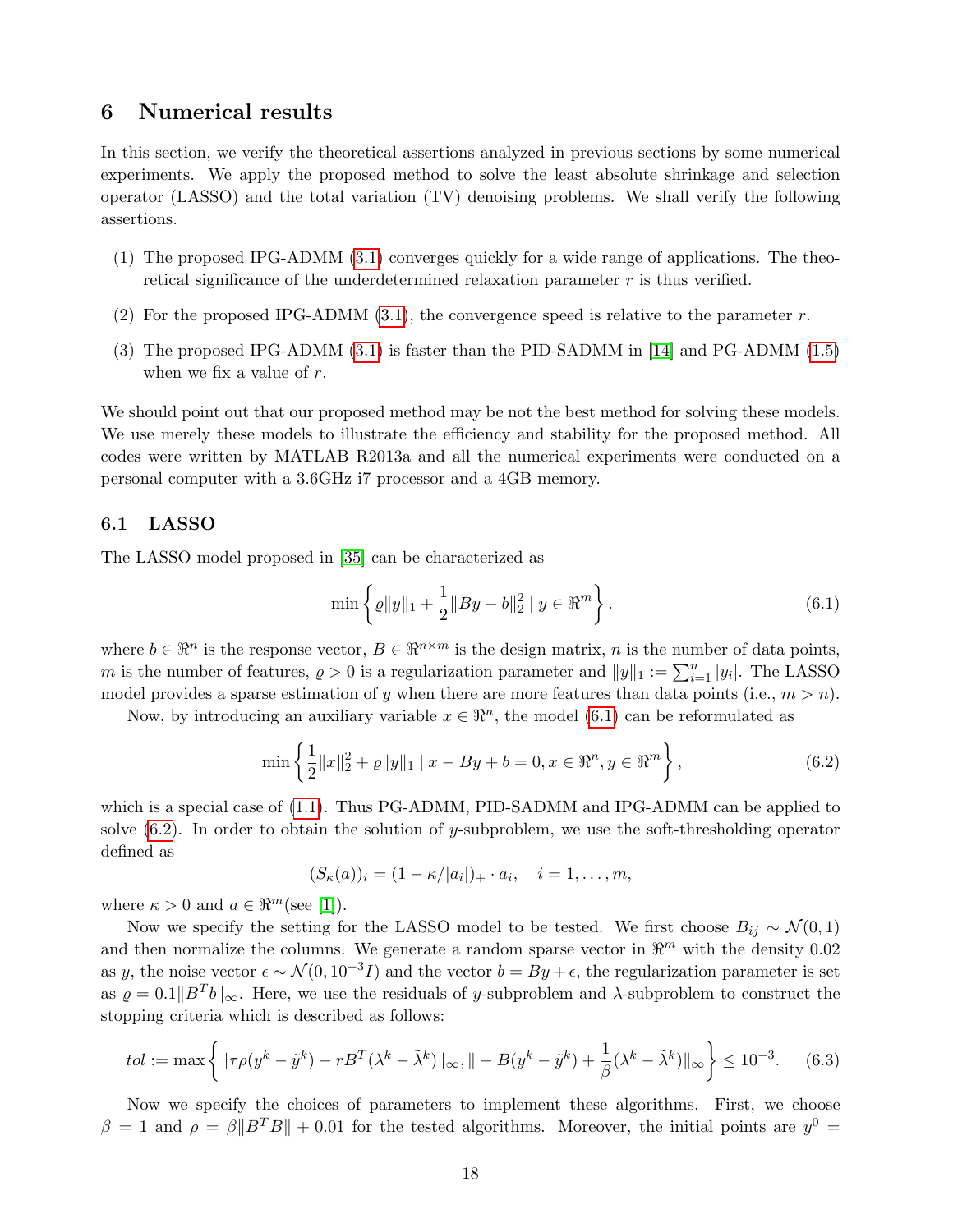

(a) r's effect on the number of iterations.

(b) r's effect on the execution.

<span id="page-18-1"></span>Figure 1: Sensitivity test on the factor r when  $\beta = 1$ .

 $\mathbf{0}_{m\times1}$  and  $\lambda^0 = \mathbf{0}_{n\times1}$ . In order to investigate the stability and efficiency of our algorithm, we test 8 groups of problems with different n and m. For each group, we set  $r = 0.3$  and  $r = -0.3$ respectively and test 10 times. Since small values of  $\tau$  are preferred in practical computation, we set  $\tau = \frac{3+r}{4} + 0.01$  in the IPG-ADMM and  $\tau = \frac{r^2 - r + 4}{r^2 - 2r + 5}$  $\frac{r^2-r+4}{r^2-2r+5}$  in the PID-SADMM. In Table [1,](#page-18-0) we report the average performances including the number of iterations (Iter.) and the CPU time  $(CPU(s))$ . We also test the sensitivity of r of three methods for the LASSO model [\(6.1\)](#page-17-1). We first fix  $n = 400, m = 1200, \beta = 1$  and choose different values of r in the interval [−0.95, 0.95]. More specifically, we choose  $r = \{-0.95, 0.90, 0.85, \ldots, 0.85, 0.90, 0.95\}$ . Then, We set the maximal number of iteration is 200. The computing time and number of iterations required by the three methods are reported for each choice of  $r$  and then we plot them in Figure [1.](#page-18-1)

|                  |      | $r=0.3$ |        |           |        |                 |        |         | $r = -0.3$ |           |        |                 |        |  |  |
|------------------|------|---------|--------|-----------|--------|-----------------|--------|---------|------------|-----------|--------|-----------------|--------|--|--|
| $\boldsymbol{n}$ | m    | PG-ADMM |        | PID-SADMM |        | <b>IPG-ADMM</b> |        | PG-ADMM |            | PID-SADMM |        | <b>IPG-ADMM</b> |        |  |  |
|                  |      | Iter.   | CPU(s) | Iter.     | CPU(s) | Iter.           | CPU(s) | Iter.   | CPU(s)     | Iter.     | CPU(s) | Iter.           | CPU(s) |  |  |
| 200              | 500  | 65.5    | 0.04   | 55.1      | 0.03   | 53.9            | 0.03   | 66.5    | 0.04       | 51.3      | 0.03   | 45.0            | 0.03   |  |  |
| 300              | 800  | 68.0    | 0.35   | 57.2      | 0.29   | 55.7            | 0.28   | 69.0    | 0.35       | 53.3      | 0.27   | 46.6            | 0.24   |  |  |
| 300              | 1000 | 91.1    | 0.66   | 76.9      | 0.55   | 75.0            | 0.54   | 92.0    | 0.66       | 71.0      | 0.51   | 62.0            | 0.46   |  |  |
| 500              | 1500 | 80.1    | 1.79   | 67.3      | 1.49   | 65.9            | 1.46   | 81.3    | 1.80       | 62.8      | 1.39   | 55.0            | 1.22   |  |  |
| 500              | 2000 | 108.0   | 3.34   | 90.7      | 2.82   | 88.6            | 2.77   | 108.3   | 3.38       | 83.6      | 2.60   | 73.1            | 2.27   |  |  |
| 800              | 2500 | 85.8    | 5.40   | 72.1      | 4.56   | 70.5            | 4.43   | 87.0    | 5.47       | 67.0      | 4.21   | 58.7            | 3.73   |  |  |
| 1000             | 3000 | 79.0    | 7.42   | 66.3      | 6.22   | 64.8            | 6.17   | 80.2    | 7.54       | 61.9      | 5.84   | 54.1            | 5.12   |  |  |
| 1500             | 5000 | 92.8    | 22.22  | 77.9      | 18.61  | 76.2            | 18.24  | 93.9    | 22.51      | 72.3      | 17.37  | 63.4            | 15.22  |  |  |

<span id="page-18-0"></span>Table 1: Numerical results for LASSO.

According to the results presented in Table [1,](#page-18-0) we see that IPG-ADMM can solve the problems efficiently. Moreover, the IPG-ADMM is stable and faster than the other methods for slightly larger scale problems in the experiment. From Figure [1,](#page-18-1) it is obvious to see that the factor  $r$  functions well for a wide range of values. In particular, based on our experiments, some aggressive values (e.g.,  $[-0.6, -0.4]$  are preferred for the LASSO model.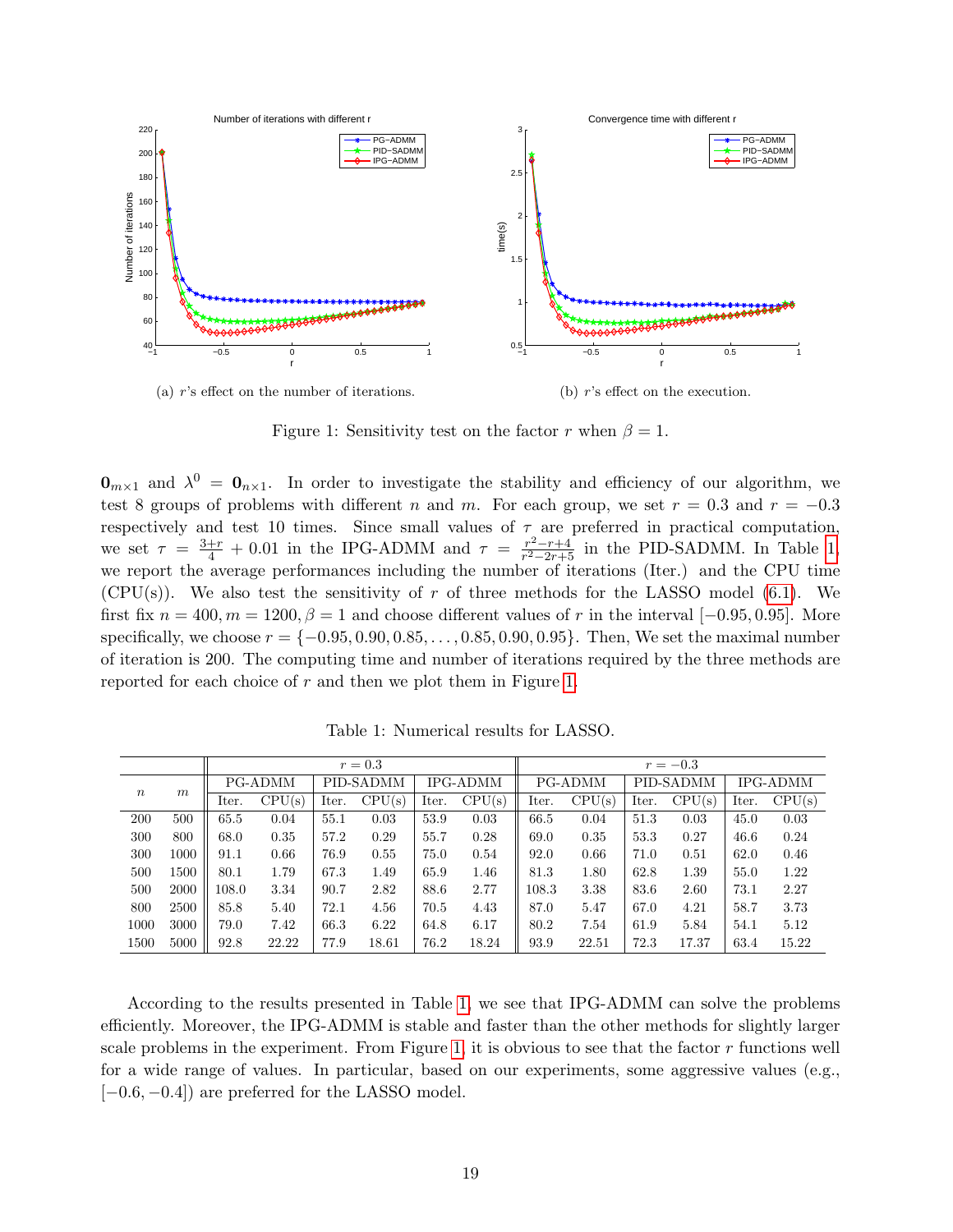#### 6.2 Total variation denoising model

In this subsection, we test the IPG-ADMM on the total variation (TV) denoising problem in [\[1,](#page-20-2) [32\]](#page-22-15):

<span id="page-19-1"></span>
$$
\min\left\{\frac{1}{2}||y-b||_2^2 + \eta ||Dy||_1 \mid y \in \Re^m\right\},\tag{6.4}
$$

where  $D: \mathbb{R}^n \to \mathbb{R}^n$  is the finite-difference operator in the vertical direction. By introducing a new variable x, we can reformulate  $(6.4)$  as

<span id="page-19-2"></span>
$$
\min\left\{\eta\|x\|_1 + \frac{1}{2}\|y - b\|_2^2 \mid x - Dy = 0, x \in \Re^n, y \in \Re^n\right\},\tag{6.5}
$$

which is also a special case of  $(1.1)$ . Then the PG-ADMM, PID-SADMM and IPG-ADMM can be applied to [\(6.5\)](#page-19-2).

Now we specify the setting for the TV model [\(6.4\)](#page-19-1) to be tested. For a given dimension  $n \times n$ , We generate the data randomly as follows [\[1\]](#page-20-2)

$$
\begin{aligned} &\text{for } j=1:3\\ &\text{idx}=\text{randsample}(n,1);\\ &\text{k}=\text{randsample}(1:10,1);\\ &\text{y}(\text{ceil}(\text{idx}/2):\text{idx})=\text{k}*\text{y}(\text{ceil}(\text{idx}/2):\text{idx});\\ &\text{end}\\ &\text{b}=y+\text{randn}(n,1);\\ &\text{e}=\text{ones}(n,1);\\ &\text{D}=\text{spdiags}([\text{e}-\text{e}],0:1,n,n); \end{aligned}
$$

The regularization parameter is set as  $\eta = 5$ . Here, we still use the stopping criteria [\(6.3\)](#page-17-3). Now we specify the choices of parameters to implement these algorithms. First, we choose  $\beta = 5$  and  $\rho = \beta \| D^T D \| + 0.01$  for the tested algorithms. Moreover, the initial points are  $y^0 = \mathbf{0}_{n \times 1}$  and  $\lambda^0 = \mathbf{0}_{n \times 1}$ . In order to investigate the stability and efficiency of our algorithm, we test 8 groups of problems with different n. For each group, we set  $r = 0.3$  and  $r = -0.3$  respectively and test 10 times. We also set  $\tau = \frac{3+r}{4} + 0.01$  in the IPG-ADMM and  $\tau = \frac{r^2-r+4}{r^2-2r+5}$  $\frac{r^2-r+4}{r^2-2r+5}$  in the PID-SADMM.

In Table [2,](#page-20-3) we report the average performances including the number of iterations (Iter.) and the CPU time (CPU(s)). We also test the sensitivity of r of three methods for the TV denoising model [\(6.4\)](#page-19-1). We first fix  $n = 2000, \beta = 5$  and choose different values of r in the interval [−0.95, 0.95] as that in last subsection. Then, we set the maximal number of iteration is 1000. The computing time and number of iterations required by the three methods are reported for each choice of r and then we plot them in Figure [2.](#page-20-4)

Table [2](#page-20-3) shows that the IPG-ADMM is more efficient than the PG-ADMM and PID-SADMM for the TV denoising model [\(6.4\)](#page-19-1). Moreover, the speed of algorithms are revelent to the dimension of the variables. From Figure [2,](#page-20-4) the IPG-ADMM is stable in our test, and faster than the PG-ADMM and PID-SADMM for slightly larger problems.

### <span id="page-19-0"></span>7 Conclusions

In this paper, we proposed a new indefinite proximal generalized ADMM, which combined the linearized generalized ADMM with the indefinite proximal term. We analyzed the convergence and the worst-case  $O(1/t)$  convergence rate of the proposed method by specifying a better lower bound for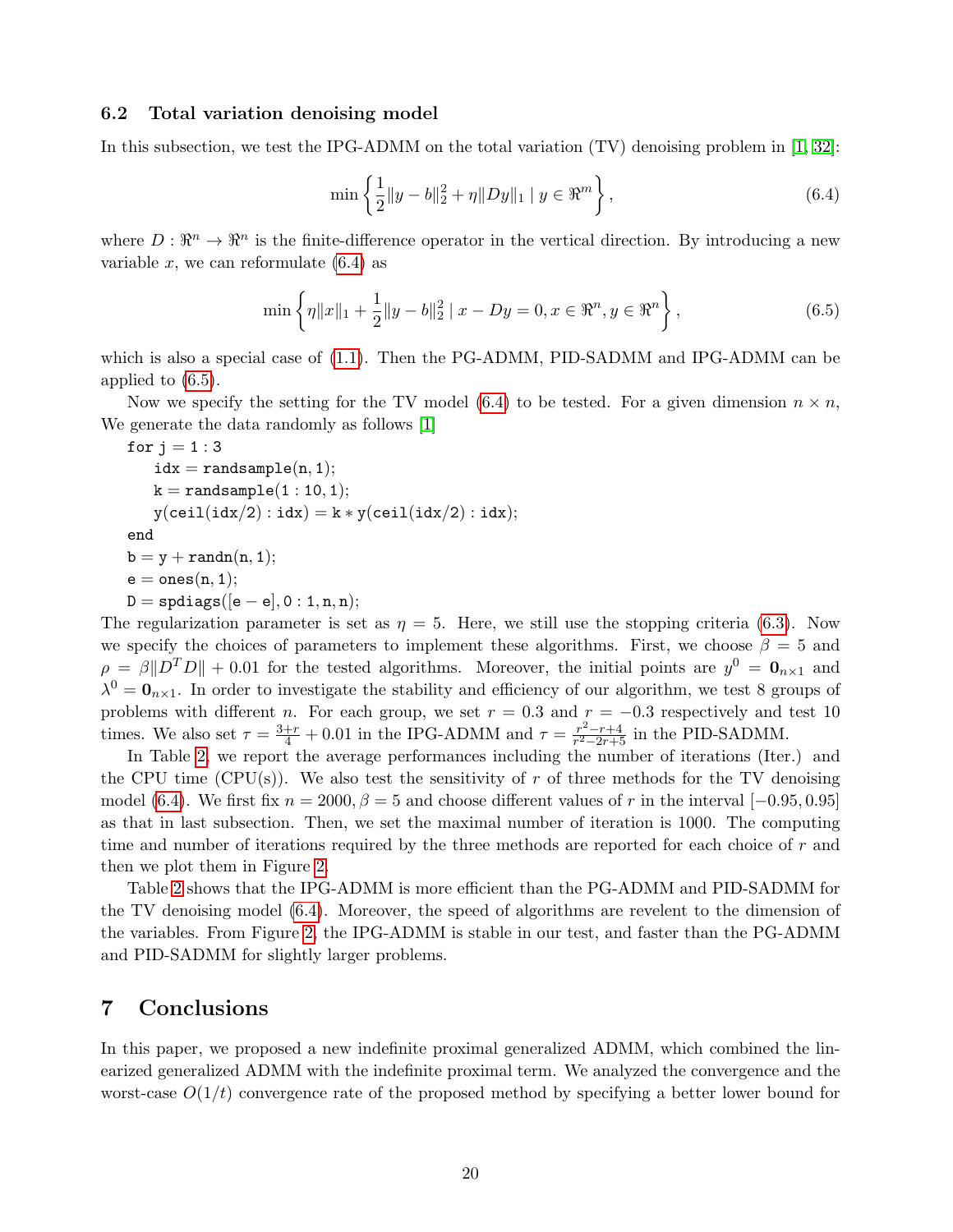|                  | $r=0.3$ |        |           |        |                 |        |         | $r = -0.3$ |           |        |                 |        |  |  |
|------------------|---------|--------|-----------|--------|-----------------|--------|---------|------------|-----------|--------|-----------------|--------|--|--|
| $\boldsymbol{n}$ | PG-ADMM |        | PID-SADMM |        | <b>IPG-ADMM</b> |        | PG-ADMM |            | PID-SADMM |        | <b>IPG-ADMM</b> |        |  |  |
|                  | Iter.   | CPU(s) | Iter.     | CPU(s) | Iter.           | CPU(s) | Iter.   | CPU(s)     | Iter.     | CPU(s) | Iter.           | CPU(s) |  |  |
| 500              | 278.0   | 0.03   | 260.7     | 0.03   | 258.7           | 0.03   | 401.5   | 0.05       | 356.6     | 0.04   | 339.9           | 0.04   |  |  |
| 1000             | 325.9   | 0.06   | 297.4     | 0.05   | 294.6           | 0.05   | 464.8   | 0.08       | 422.0     | 0.08   | 402.3           | 0.07   |  |  |
| 2000             | 414.9   | 0.12   | 380.8     | 0.11   | 376.7           | 0.11   | 585.3   | 0.17       | 533.2     | 0.16   | 497.9           | 0.15   |  |  |
| 3000             | 449.5   | 0.20   | 423.9     | 0.19   | 418.9           | 0.19   | 683.8   | 0.31       | 602.7     | 0.27   | 573.6           | 0.26   |  |  |
| 5000             | 488.7   | 0.33   | 456.0     | 0.30   | 452.3           | 0.30   | 730.0   | 0.48       | 662.7     | 0.44   | 621.7           | 0.41   |  |  |
| 6000             | 488.1   | 0.38   | 456.0     | 0.35   | 452.1           | 0.35   | 720.7   | 0.56       | 642.0     | 0.50   | 612.7           | 0.47   |  |  |
| 8000             | 598.3   | 0.59   | 558.2     | 0.54   | 553.9           | 0.54   | 869.5   | 0.85       | 774.7     | 0.75   | 729.9           | 0.72   |  |  |
| 10000            | 609.6   | 0.72   | 561.9     | 0.66   | 556.7           | 0.66   | 877.0   | 1.03       | 791.0     | 0.93   | 748.7           | 0.88   |  |  |

<span id="page-20-3"></span>Table 2: Numerical results for TV denoising model.



<span id="page-20-4"></span>Figure 2: Sensitivity test on the factor r when  $\beta = 5$ .

the proximal parameter. Moreover, by showing a special example of linear programming, we illustrated that the proximal parameter of the proposed method is optimal. We also gave some primal numerical experiments to demonstrate the efficiency and the advantage of the proposed method.

Acknowledgement. The authors are deeply grateful to Professor Bingsheng He for his help during the completion of this work.

# References

- <span id="page-20-2"></span>[1] Boyd, S., Parikh, N., Chu, E., Peleato, B., Eckstein, J.: Distributed optimization and statistical learning via the alternating direction method of multipliers. Found. Trends ® Mach. Learn. 3(1), 1–122(2011)
- <span id="page-20-0"></span>[2] Beck, A., Teboulle, M.: A fast iterative shrinkage-thresholding algorithm for linear inverse problems. SIAM J. Imaging Sci. 2(1), 183–202(2009)
- <span id="page-20-1"></span>[3] Candès, E.J., Recht, B.: Exact matrix completion via convex optimization. Found. Comput. Math. 9(6), 717–772(2009)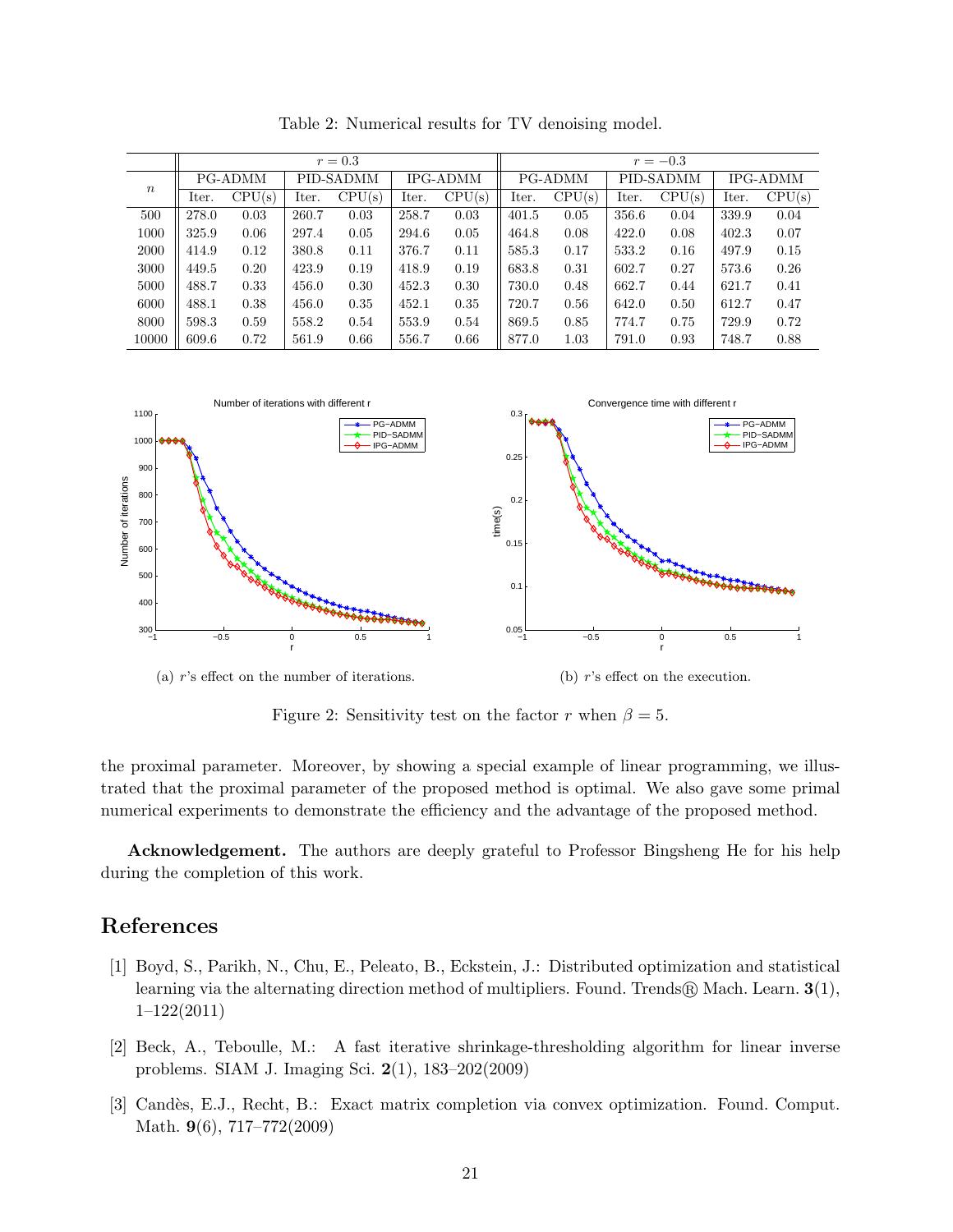- <span id="page-21-0"></span>[4] Chen, S., Donoho, D., Saunders, M.: Atomic decomposition by basis pursuit. SIAM J. Sci. Comput. 20(1), 33–61(1998)
- <span id="page-21-3"></span>[5] Combettes, P.L., Pesquet, J.C.: A Douglas-Rachford splitting approach to nonsmooth convex variational signal recovery. IEEE J-STSP. 1(4), 564–574(2008)
- <span id="page-21-4"></span>[6] Combettes, P.L., Pesquet, J.C.: Proximal splitting methods in signal processing. In Fixed-point algorithms for inverse problems in science and engineering. Springer New York. 185–212(2011)
- <span id="page-21-5"></span>[7] Combettes, P.L., Wajs, V.R.: Signal recovery by proximal forwardbackward splitting. SIAM J. Multiscale Model. Simul. 4(4), 1168–1200(2005)
- <span id="page-21-11"></span>[8] Eckstein, J., Bertsekas, D.P.: On the Douglas-Rachford splitting method and the proximal point algorithm for maximal monotone operators. Math. Program. 55(1), 293–318(1992)
- <span id="page-21-8"></span>[9] Eckstein, J., Wang, Y.: Understanding the convergence of the alternating direction method of multipliers: Theoretical and computational perspectives. Pac. J. Optim. 11(4), 619-644(2015)
- <span id="page-21-12"></span>[10] Fang, E.X., He, B.S., Liu, H., Yuan, X.M.: Generalized alternating direction method of multipliers: new theoretical insights and applications. Math. Prog. Comp. 7(2), 149–187(2015)
- <span id="page-21-7"></span>[11] Fadili, M.J., Starck, J.L.: Monotone operator splitting for optimization problems in sparse recovery. IEEE ICIP. 1461–1464(2009)
- <span id="page-21-6"></span>[12] Figueiredo, M.A.T., Bioucas-Dias, J.M.: Restoration of poissonian images using alternating direction optimization. IEEE T. Image Process. 19(12), 3133C3145(2010)
- <span id="page-21-1"></span>[13] Gabay, D., Mercier, B.: A dual algorithm for the solution of nonlinear variational problems via finite element approximation. Comput. Math. Appl. 2(1), 17–40(1976)
- <span id="page-21-13"></span>[14] Gao, B., Ma, F.: Symmetric ADMM with positive-indefinite proximal regularization for linearly constrained convex optimization Avaliable on http://www. optimization-online.org(2016)
- <span id="page-21-9"></span>[15] Glowinski, R.: On alternating direction methods of multipliers: a historical perspective. Model. Simul. Optim. Sci. Technol. Comput. Methods Appl. Sci. 34, 59–82(2014)
- <span id="page-21-2"></span>[16] Glowinski, R., Marrocco, A.: Sur l'approximation, par éléments finis d'ordre un, et la résolution, par pénalisation-dualité d'une classe de problèmes de Dirichlet non linéaires. Revue Fr. Autom. Inf. Rech. Opér., Anal. Numér. 2, 41–76(1975)
- <span id="page-21-10"></span>[17] Gu, Y., Jiang, B., Han, D.R.: A semi-proximal-based strictly contractive Peaceman-Rachford splitting method. Avaliable on http://www. optimization-online.org(2015)
- [18] He, B.S.: A new method for a class of linear variational inequalities. Math. Program. 66(1), 137–144(1994)
- <span id="page-21-14"></span>[19] He, B.S.: PPA-like contraction methods for convex optimization: a framework using variational inequality approach. J. Oper. Res. Soc. China  $3(4)$ ,  $391-420(2015)$
- <span id="page-21-15"></span>[20] He, B.S., Liu, H., Wang, Z.R., Yuan, X.M.: A strictly contractive Peaceman-Rachford splitting method for convex programming. SIAM J. Optim.  $24(3)$ , 1011–1040(2014)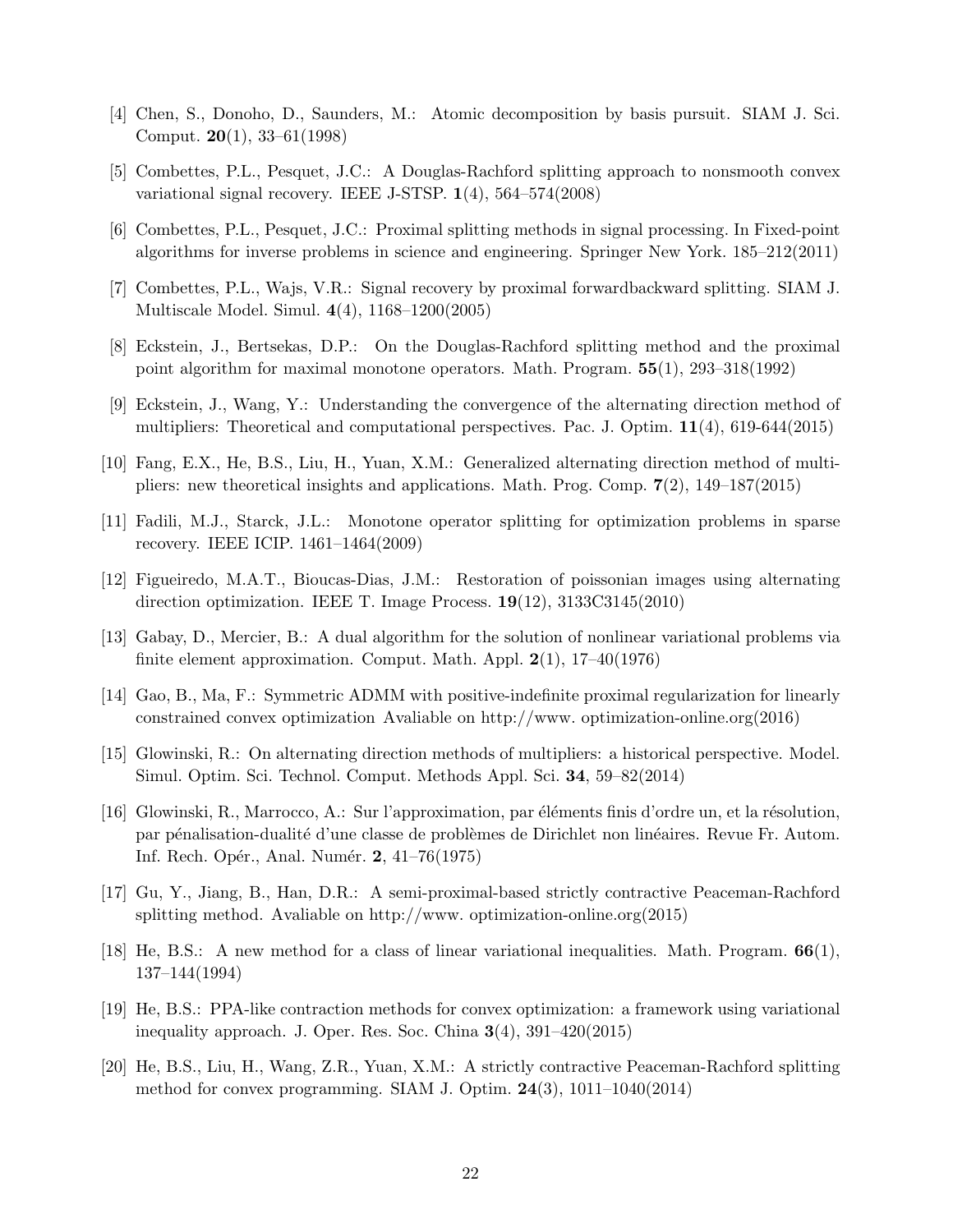- <span id="page-22-9"></span>[21] He, B.S., Ma, F., Yuan, X.M.: Linearized alternating direction method of multipliers via positive-indefinite proximal regularization for convex programming. Avaliable on http://www. optimization-online.org(2016)
- <span id="page-22-10"></span>[22] He, B.S., Ma, F., Yuan, X.M.: Optimal linearized alternating direction method of multipliers for convex programming Avaliable on http://www. optimization-online.org(2017)
- <span id="page-22-12"></span>[23] He, B.S., Yuan, X.M.: Improving an ADMM-like splitting method via positive-indefinite proximal regularization for three-block separable convex minimization. Avaliable on http://www. optimization-online. org(2016)
- <span id="page-22-13"></span>[24] He, B.S., Ma, F., Yuan, X.M.: Positive-indefnite proximal augmented Lagrangian method and its application to full Jacobian splitting for multi-block separable convex minimization problems. Avaliable on http://www. optimization-online. org(2016)
- <span id="page-22-14"></span>[25] He, B.S., Yang, H.: Some convergence properties of a method of multipliers for linearly constrained monotone variational inequalities. Oper. Res. Lett.  $23(3)$ ,  $151-161(1998)$
- <span id="page-22-11"></span>[26] He, B.S., Yuan, X.M.: On non-ergodic convergence rate of Douglas-Rachford alternating direction method of multipliers. Numer. Math.  $130(3)$ , 567–577(2015)
- <span id="page-22-4"></span>[27] Li, M., Li, X.X., Yuan, X.M.: Convergence analysis of the generalized alternating direction method of multipliers with logarithmicCquadratic proximal regularization. J. Optim. Theory Appl. 164, 218–233(2015)
- <span id="page-22-8"></span>[28] Li, M., Sun, D.F., Toh, K.C.: A majorized ADMM with indefinite proximal term for linearly constrained convex composite optimization. SIAM J. Optim. 26(2), 922–950(2016)
- <span id="page-22-6"></span>[29] Li, X.X., Mo, L.L., Yuan, X.M., Zhang, J.Z.: Linearized alternating direction method of multipliers for sparse group and fused LASSO models. Comput. Statist. Data Anal. 79(79), 203–221(2014)
- <span id="page-22-7"></span>[30] Li, X.X., Yuan, X.M.: A proximal strictly contractive Peaceman-Rachford splitting method for convex programming with applications to imaging SIAM J. Imaging Sci.  $8(2)$ , 1332–1365(2015)
- <span id="page-22-0"></span>[31] Recht, B., Fazel, M., Parrilo, P.A.: Guaranteed minimum-rank solutions of linear matrix equations via nuclear norm minimization. SIAM Rev.  $52(3)$ ,  $471-501(2010)$
- <span id="page-22-15"></span>[32] Rudin, L.I., Osher, S., Fatemi, E: Nonlinear total variation based noise removal algorithms. Phys. D 60(1–4), 259–268(1992)
- <span id="page-22-3"></span>[33] Steidl, G., Teuber, T.: Removing multiplicative noise by Douglas-Rachford splitting methods. J. Math. Imaging Vis. 36(2), 168–184(2010)
- <span id="page-22-1"></span>[34] Tao, M., Yuan, X.M.: Recovering low-rank and sparse components of matrices from incomplete and noisy observations. SIAM J. Optim.  $21(1)$ , 57–81(2011)
- <span id="page-22-2"></span>[35] Tibshirani, R.J.: Regression shrinkage and selection via the lasso. J. Roy. Statist. Soc. Ser. B 58, 267–288(1996)
- <span id="page-22-5"></span>[36] Yang, J.F., Yuan, X.M.: Linearized augmented lagrangian and alternating direction methods for nuclear norm minimization. Math. Comp. 82(281), 301–329(2013)